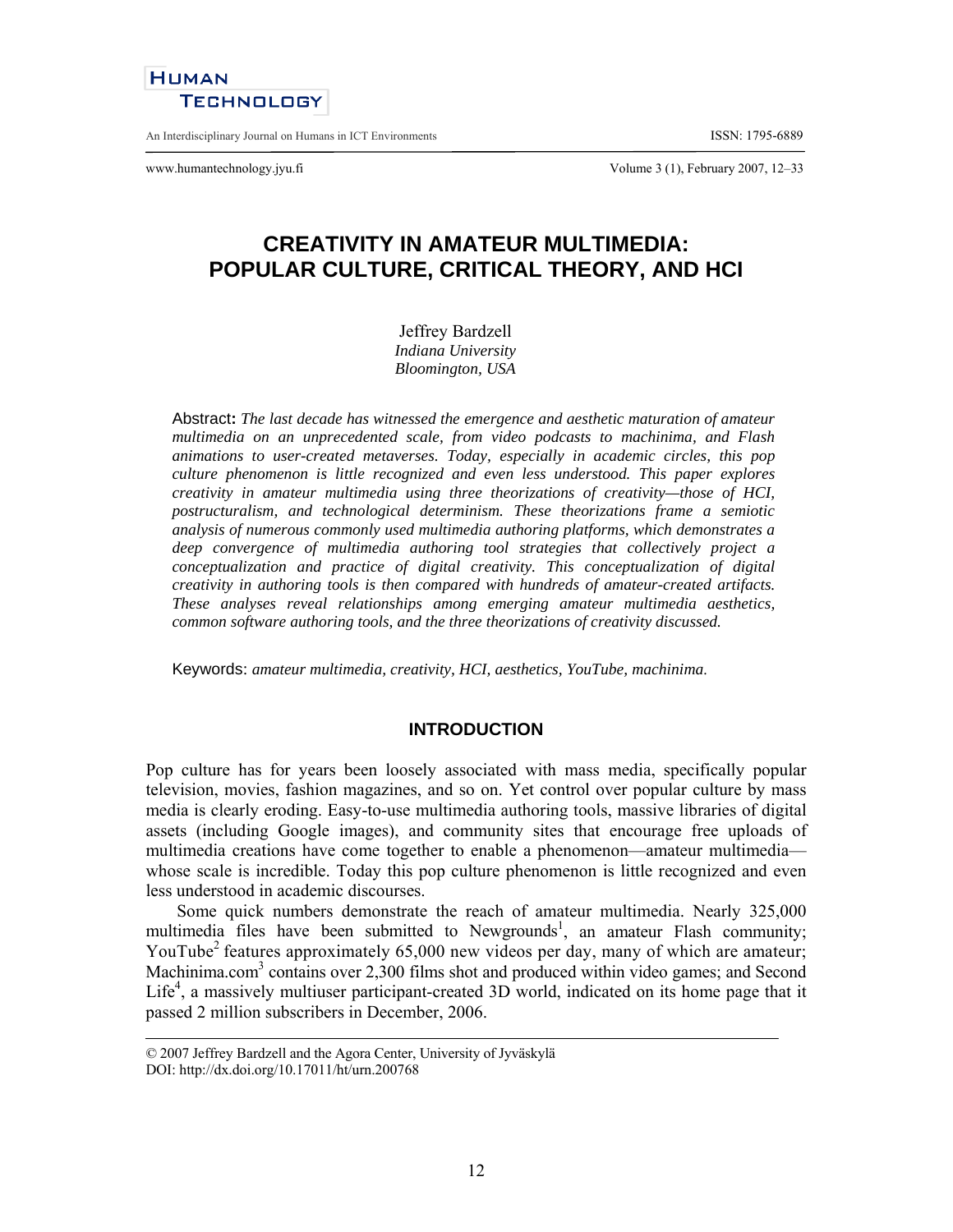Some individual works are achieving impressive distribution: The Numa Numa Dance<sup>5</sup>, a low-budget video released on Newgrounds, exceeded 13 million downloads, spawned a subgenre—6,000 imitations to date—in its own right, and wound up on national news in the US. The phenomenon began when a young man danced, in his chair and in front of a Web cam, to a popular Romanian dance song, "Dragostea Din Tei." His infectious joy, though it displayed a certain amount of self-conscious irony visible to any Newgrounds regular, combined with the song's catchy melody to create a sensation that appealed to people both in- and outside the Newgrounds community, albeit in different ways. The video drops in seemingly random images, which are in fact references to other amateur animations from several similar communities. Using such images is a means of demonstrating one's membership in other communities, as is the viewer's understanding the references and their significance. The song, his dancing, and some of the memes he quotes all became memes in later animations (Paolillo & Bardzell, 2005).

Amateur multimedia is the locus of tremendous artistic innovation. The history of machinima is one example. Emerging from the gaming community's use of the unheralded recording feature in *Doom*<sup>6</sup> in 1994 that matured in *Quake*<sup>7</sup> in 1996, the art of filmmaking in virtual reality—which often involves storytelling, acting, and bragging—occurred in ways unanticipated by the games' publishers that inadvertently spawned it (Salen and Zimmerman, 2004). Since then, the genre has flowered to the point that popular games, such as *The Sims 28* , bundle machinima tools with the game, and new machinima genres, from music videos to sit-coms, have appeared. Entire Web sites, such as Machinima.com are devoted to it, and these feature long-running series, such as the seminal machinima sitcom, *Red Vs. Blue*<sup>9</sup>. As the tools improve, aesthetic values have also started to appear, as communities learn not only how to use the technology to make these movies, but more importantly how to make them *well*.

This paper explores the enabling factors, especially the role of multimedia authoring tools, in the recent explosion of amateur multimedia. It takes cues from both humancomputer interaction (HCI) and cultural studies discourses, arguing that neither one on its own is sufficient to understand the continued development of the phenomenon.

HCI practitioners have explored how software interfaces can enhance and support users in general and creativity in particular. Its analytical tools for examining the relationships between tools and a concrete group of users vis-à-vis a well-defined explication of tasks both solve and create problems. The ability to specify these relationships explicitly greatly facilitates the design of systems; yet that same explicit specificity also defines creativity *a priori* in cybernetic terms more friendly to computers than to the culturally diverse and rich practice of creativity.

Critical theory—an umbrella term that encompasses literary theory, continental philosophy, and communication theory, among others—offers sophisticated theoretical resources for the study of cultural artifacts and their use in the communities that create them. Many of these theories ground themselves in the materiality of the cultural artifacts they study; yet the material layer for which these theories were once developed were largely textual. The movement of cultural artifacts from the physical to digital poses a deep challenge (and some risk) for critics studying digital media with these theories.

To improve our understanding of the intersections of creativity, technology, and culture, this paper investigates three relevant traditions of theory that address these overlaps: HCI, poststructuralism, and theories of technological determinism, especially in media. From there, the paper uses a semiotic approach to explicate the materiality of the software authoring tools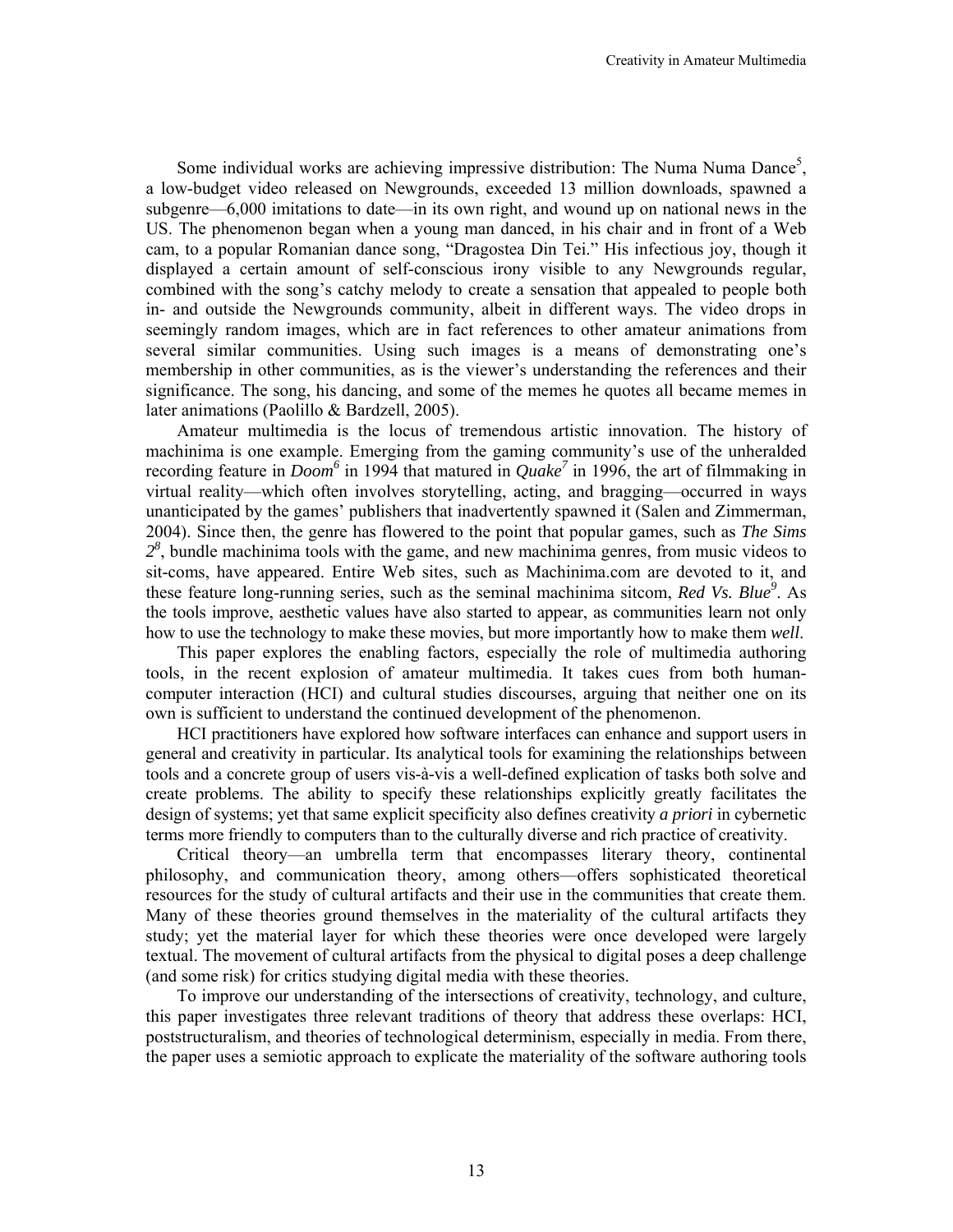that people use to practice creativity, presenting a snapshot of creativity derived from software interfaces today. Finally, it explores the relationships between specific tools as implementations of this snapshot relative to the work of amateurs using these tools.

# **THEORIZING CREATIVITY**

Creativity—its nature, conditions of possibility, inputs and outputs, and processes—plays a major role in virtually all academic, professional, and artistic domains. As a result, it is heavily, and heterogeneously, theorized. Indeed, it is reasonable to ask the extent to which different domains' use of the word *creativity* are talking about the same concept.

To construct a basis for comparison across disciplines, some characteristics of creativity considered include the following:

- *Agency*. Who or what causes creative activity? Does it occur in an individual's cognition, distributed across a social network, performed during an encounter with existing creative artifacts (e.g., texts), and so on?
- *Supports and scaffolds*. What characteristics, external to acts of creativity, appear to support them? Can heuristics create environments encouraging to creativity? What is the role of free association, play, and experimentation? To what extent do specific technologies, cultural logics, and communities predetermine creativity possibility?
- *Artifacts*. What kinds of artifacts are particularly understood or marked as the result of creativity? How are they marked (e.g., by the creator, a community, or discursive features in the artifact itself)? How are they recognized as marked?

Obviously, these three characteristics are far from a philosophical theory of creativity. Their intention is to be functional and to enable a broad comparison among different theoretical traditions of creativity.

## **Creativity in HCI: Toward a Science of Innovation**

Genealogically, HCI developed alongside cognitive science and computer science, and was most often put in service of professional productivity software. Certainly, HCI has expanded beyond these roots, and yet this genealogy often leaves a mark on its conceptualizations of creativity. HCI often is (self-)described as a scientific discipline, which divides humancomputer interaction into users (Beyer & Holtzblatt, 1998; Kuniavsky, 2003), tasks (Annett & Duncan, 1967; Crawford, 2003; Rheingold, 2001), and interfaces (Schneiderman, 1998).

HCI often characterizes creativity in rationalistic, intentional, and scientific ways. For example, Schneiderman (2002, 2003) proposes a creativity framework for, in his words, "generating excellence" with four parts: collect, relate, create, and donate. With it, he hopes to capture the social, iterative, associational, and distributional characteristics of creativity, especially as described by cognitive science. Evident in this perspective is an effort to model creativity, which is seen as a social activity, with certain structural features that take place in environments conducive to creativity. All of this is in service of what Schneiderman calls "evolutionary creativity," which he illustrates as follows: "doctors making cancer diagnoses, lawyers preparing briefs, or photo editors producing magazine stories" (2002, p. 238). Here,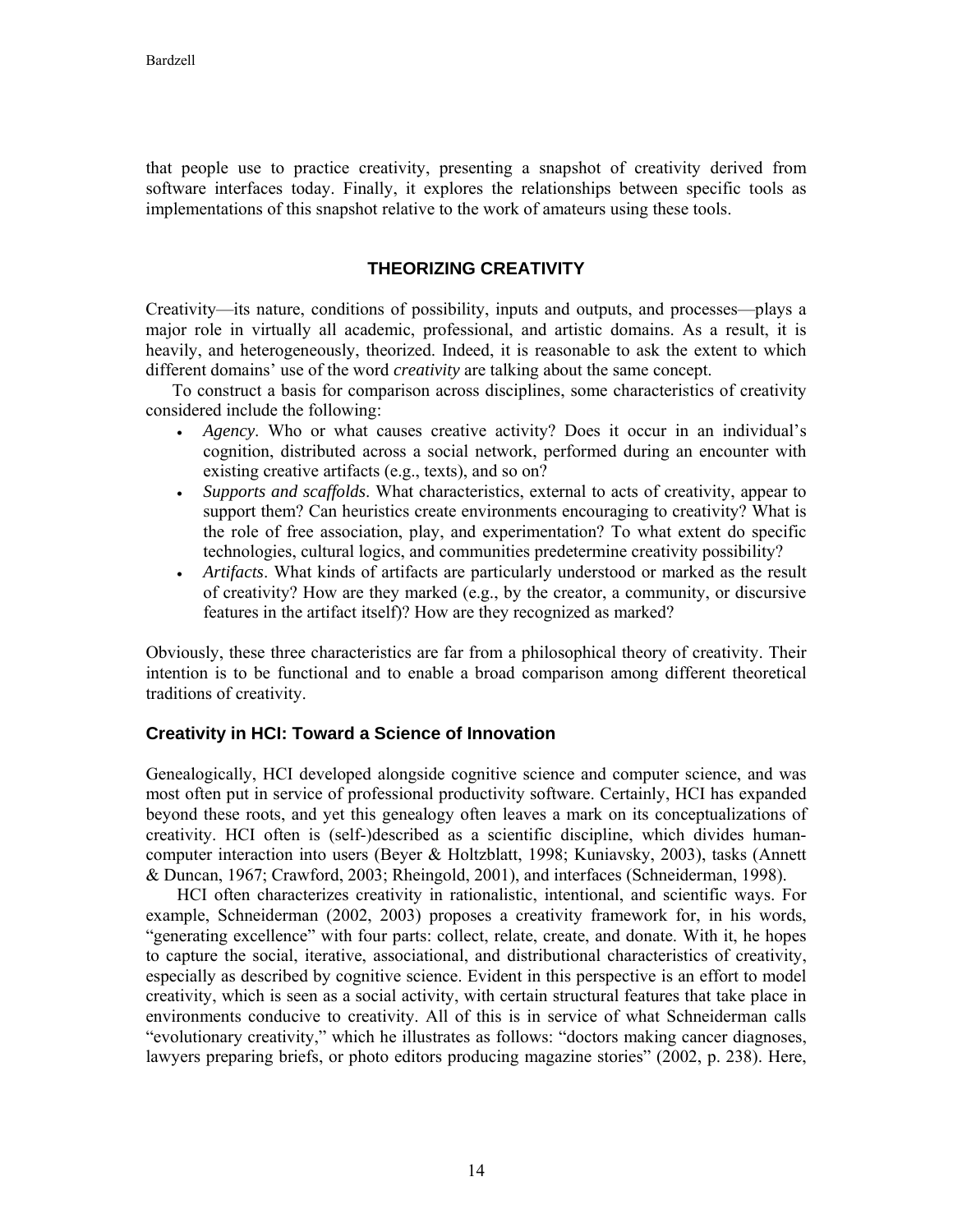and pervasive throughout the essay, Schneiderman's notion of creativity appears to be paraphrasable as professional innovation: His interest is not artistic self-expression and, as we shall see, he is not alone in understanding creativity in terms of professional discourses.

Greene's (2002) essay in the *Communications of the ACM,* titled "Characteristics of Applications that Support Creativity," abstracted features of creativity-supporting software, based in large part on user observations of an art appreciation public kiosk application, "Explore Modern Art." The language of the essay communicates a number of predispositions concerning creativity. Greene, an IBM HCI researcher, writes that, where creativity is concerned, there "should be no big penalties for mistakes, and there should be meaningful rewards for success" (2002, p. 102), thereby introducing a strong notion of correctness, a concept that appears throughout the essay. She also emphasizes the importance of system feedback, because it "promot[es] a sense of *control*" (Greene, 2002, p. 102; italics added). Appreciation of modern art is developed through games that involve users in acts of "*classification*," which, when done correctly, involve the "reward" of "more *information*" (p. 103; italics added). The researcher describes how the visitors of the art appreciation system would "develop a *hypothesis*" to help them iterate toward correct choices (p. 104, italics added). In Greene's essay, creativity is a computer-supported experience of art defined in terms of conventional (art historical) interpretation, as opposed to a direct, subjective experience of art (Sontag, 1981/2001). Again, creativity is understood as it relates to professional discourses, in this case the discourse of art history and its pedagogical presentation to museum-goers.

Even analyses of group creativity in HCI contexts that seek to go beyond rationalistindividualist notions of creativity nonetheless operate in a rationalist mode. For example, Farooq, Carroll, and Ganoe (2005) construct a classificatory system to model creativity phenomena and subsequently design corresponding software/interface features explicitly intended to support the modeled phenomena.

The notion of creativity that emerges from these mainstream HCI essays places its agency primarily in the intentional activity of the individual (though the individual is presumably a member of relevant groups). It sees the ecology of creativity as a community of expert practice comprising research, dialogue, and artifact exchange, facilitated by social and computer environments that forgivingly compel an iterative and basically scientific (correctness, discrete information, classification, hypothesis) approach toward truth. Its artifacts are the documents and discourses produced by domain experts, measured in large part by a correspondence theory of truth, that is, the extent to which the creative discourses correctly map onto external reality.

## **Poststructuralist Creativity: The Death of the Author**

In his 1969 essay, "What is an Author?" Michel Foucault treats the notion of the author as a discursive construct, used to explain and control the meanings of texts. Instead of a historical person, or even a single narrator, Foucault introduces the notion of the "author-function." The author is understood as a discursive category that establishes the "mode of being" for a given discourse, by which Foucault means the ways that "the author's name manifests the appearance of a certain discursive set and indicates the status of this discourse within a society and a culture" (Foucault, 1969/2000, p. 211). The author has lost her or his humanity and become a feature of the discourse.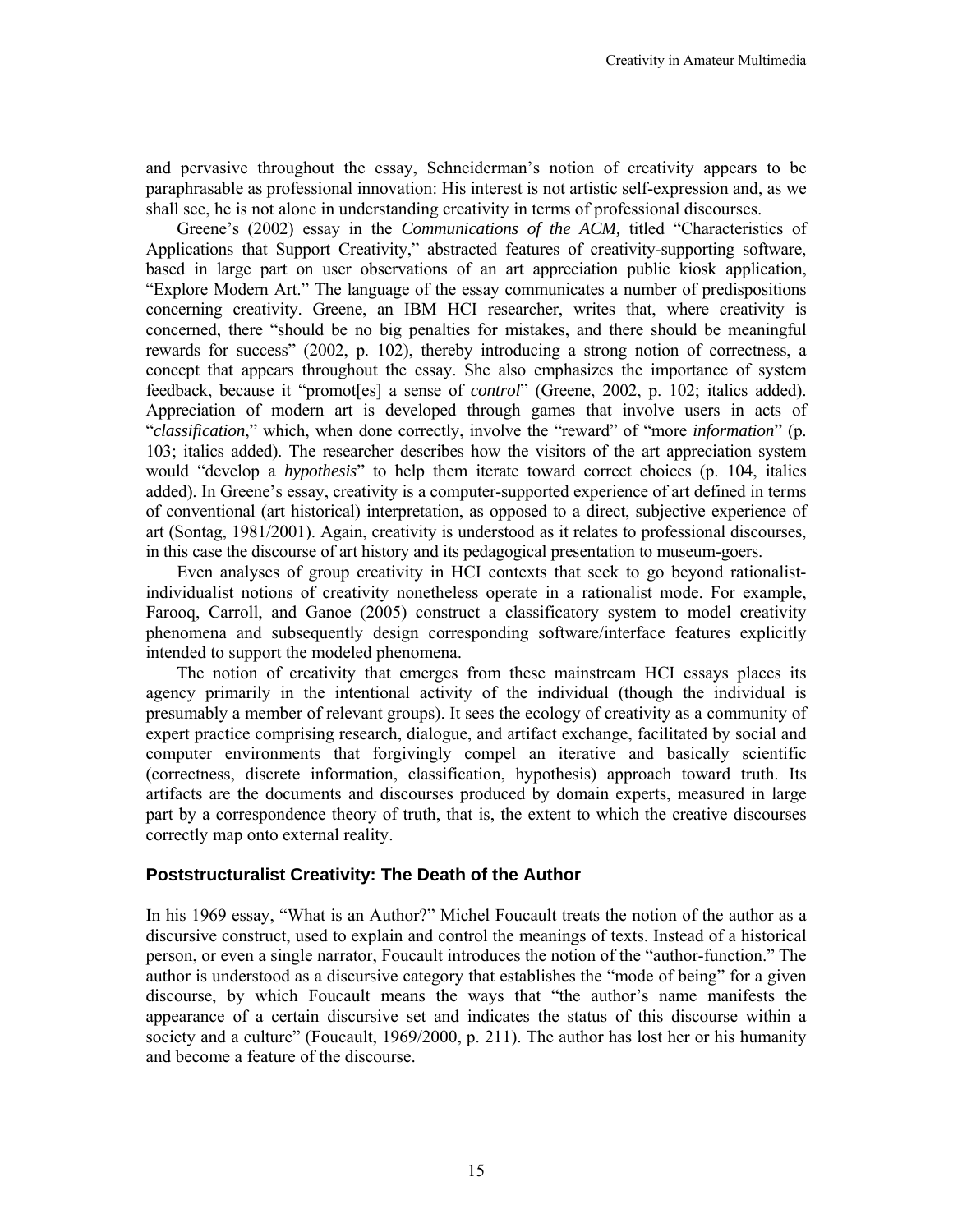The role of the author-function is, among other things, to control the polyvalence intrinsic to texts, such that the author, rather than performing the *creative* role of bringing the text into the world, performs the role of *constraining* the meaning of the text within a society. For example, if a newly discovered poem is identified as one of Shakespeare's, the meaning of the poem is controlled because the interpretation of the poem must be subordinated to the body of Shakespeare's works, their historical development, and Shakespeare's biography. In other words, the attachment of Shakespeare's name to the poem affects our understanding and use of it much more deeply than anything the poem itself may be understood to say on its own.

Alongside Foucault's notion of the author-function is a theory of writing. According to this theory, "Writing unfolds like a game that invariably goes beyond its own rules and transgresses its limits. In writing, the point is not to manifest or exalt that act of writing, nor is it to pin a subject within language; it is, rather, a question of creating a space into which the writing subject constantly disappears" (Foucault, 1969/2000, p. 206). Therefore, writing is a destabilizing force that threatens to transform the discourse in which it operates and to swallow up its own author. It is important to remember that Foucault is not limiting his analysis to literary texts; he explicitly includes scientific and academic writing, thus making claims about the same types of discourse in his theory as the ones Schneiderman (2002) describes.

But what a contrast! Where creativity for Schneiderman is located in cognition, which he extends to include "distributed cognition," for Foucault cognition understood as a mental process tied to the individual subject does not appear to be anything other than a fabrication wrought by psychology. Where Schneiderman (2002) and Greene (2002) concentrate on intentional uses of information to discover truth, Foucault (1969/2000) denies the possibility of a unified author or even a unified work, let alone truth.

The unity of the author is a post hoc construct, according to Foucault. Even in a mathematical treatise written by a single author, Foucault sees a number of speaking selves: "The self that speaks in the preface to a treatise on mathematics—and that indicates the circumstances of the treatise's composition—is identical neither in its position nor in its functioning to the self that speaks in the course of a demonstration, and that appears in the form of 'I conclude' or 'I suppose'" (Foucault, 1969/2000, p. 216). One of these selves is the historically accidental self, who composed the treatise in such-and-such circumstances; another is a universal self, the any-scientist who, using the same mathematical symbolic system and axioms, will arrive at the same results. Even those rare authors—such as Marx and Freud—who go beyond "mere science" to achieve the elevated status of "discursive founders" are important not because of who they were or the ideas they introduced, but rather because they "have produced … the possibilities and the rules for the formation of other texts" (Foucault, 1969/2000, p. 217). In other words, discursive founders achieve their elevated status because they produce new discursive grammars, entire new sets of rules for others to transgress in their own writings.

In this conceptualization of writing, creativity occurs at the level of discursive ruletransgressing. The role of the historical human in this process is greatly diminished, not because humans are not involved in textual production, but because the individual is at the wrong level of granularity for analysis. A given historical individual authoring discourse does so within complex interactions involving several selves and the clash of languages.

Related, but not identical, to Foucault's notion of authorship are theories of "intertextuality" put forward by Julia Kristeva and Roland Barthes. Intertextuality is the notion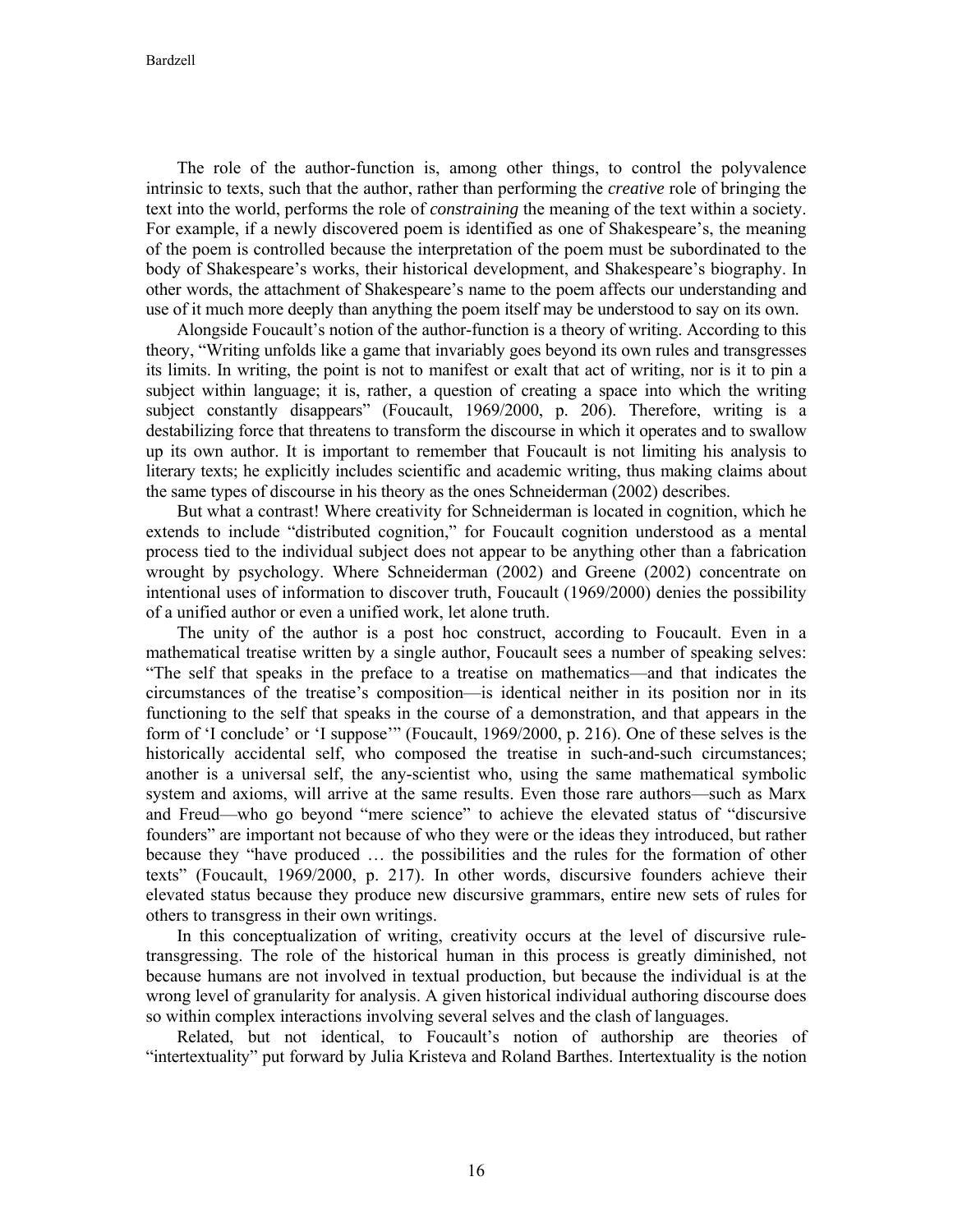that a text is a "tissue" of (mis)quotations from other texts, considered to be more than mere collages, but transformative, of the sign systems from which they are derived (McAfee, 2004). The writer "stages" these intertextual pastiches but has no authority to control or regulate the responses, leaving behind "play," that is, an unpredictable and emergent clash of texts and constructions of meaning, and *jouissance* as its consequence (Orr, 2003). Such theories clearly inform more recent theories of new media, including Bolter and Grusin's (1999) concept of "remediation," which characterizes "new" media as "refashionings" of "old" media.

The poststructuralist notion of the death of the author distributes the loci of creativity across different authorial selves, different discursive rule systems, and human pleasure. Dangerously polyvalent pleasure, experienced in the vistas opened up by transgressive innovations in the rules of discourse, replaces truth and unity in the poststructuralist account of creativity. Creativity's agency lies in the juxtaposition of sign systems (in which authorial identities are implicated), which occurs in the context of play, and results in artifacts that are significant not for what they say, but for the ways they materially contribute to the generative capacity of the discursive rule-set from which they operate.

#### **Technologically Determined Creativity**

Perhaps the foremost theorist of technological determinism is Jacques Ellul (1964/2003, 1980/2003), who argues that individuals, science, and government are all "conditioned" by technology. The production of knowledge and the operations of the state involve relations between people and resources, and yet all of these are mediated by technology. However, technology has its own logic—Ellul (1964/2003) identifies it as the endless pursuit of pure, rational efficiency in every field of human activity—and though technology transforms virtually all fields of human activity, it is itself unaffected by them. Like Schneiderman (2002, 2003) and Foucault (1969/2000), Ellul (1964/2003, 1980/2003), too, is making claims about the origins and generation of knowledge in scientific discourses, but he situates the agency in the fierce pressures of technology as it overwhelms and often replaces the comparatively meek procedures of science and governance.

Ellul's (1964/2003, 1980/2003) emphasis on technology's mediation of the production of knowledge recalls the work of Walter Benjamin, whose essay, "The Work of Art in the Age of Mechanical Reproduction" (1936/1968), unpacks the meanings, social relations, and perceptual transformations caused by the emergence of mechanically reproducible art, such as film. The transition from nonmechanically to mechanically reproduced art changed the relationships among art producers, consumers, and works themselves. Benjamin contrasts the production and consumption of the stage versus film and notes that whereas plays on the stage are viewed from within a space-time continuum that links performance, viewing, physics, perception, and cognition, the production of film and its consumption occur in different spatiotemporalities, changing, for example, the relationships between the viewers and actors. Film's use of shots and cuts also disrupts space and time, presenting images to human perception that are external to our own physics; for example, a cut between a long shot and an extreme closeup moves our view instantaneously across space without requiring any time. As a result, according to Benjamin, our cognitive experience of the art also changes; whereas painting allows spectators to control their own stream of consciousness and reflect on what they see, cinema's moving images disrupt association and contemplation, dominating viewers' thoughts.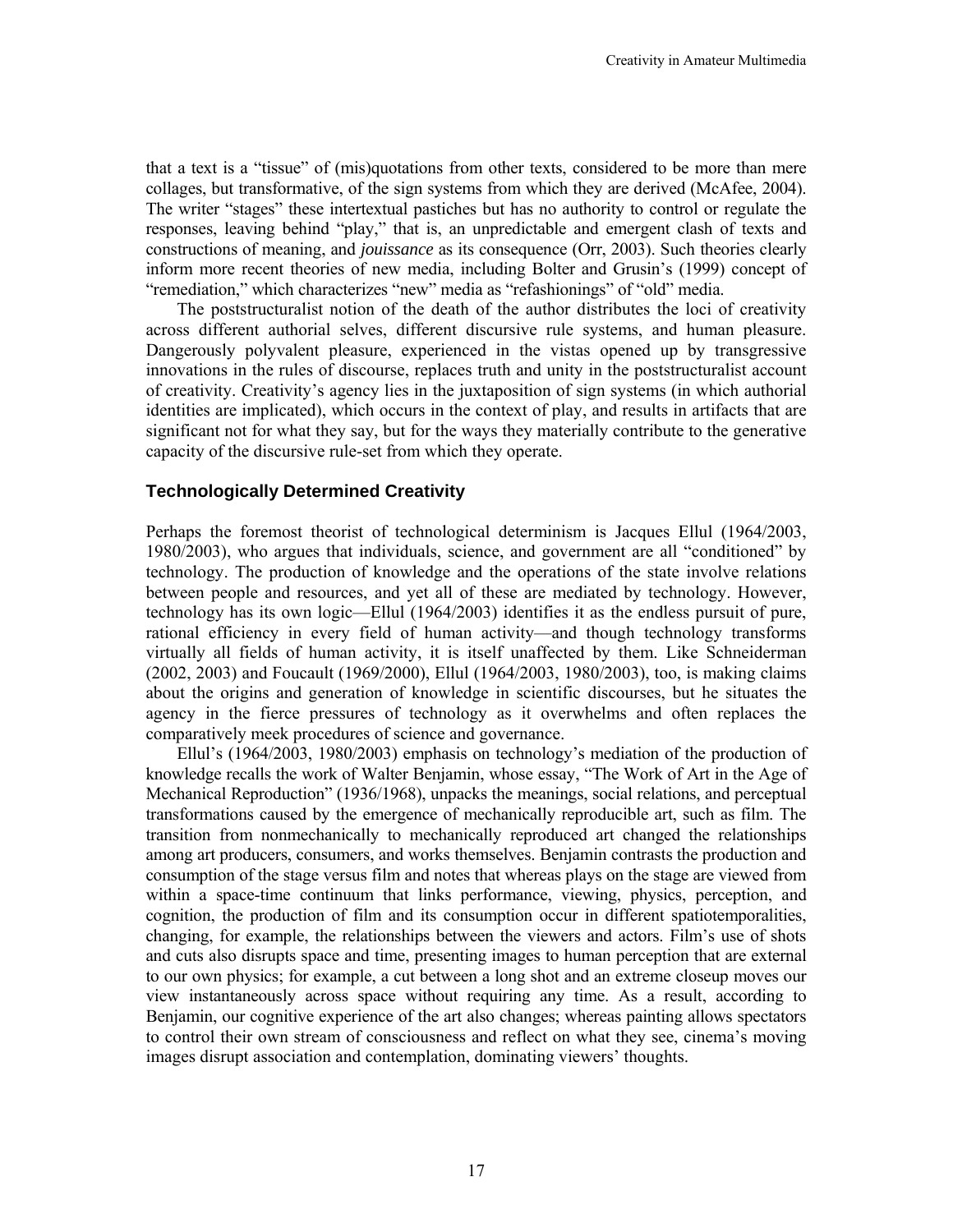Benjamin's (1936/1968) technological determinism is not as full-blown as Ellul's because technology is but a part—an important one, to be sure—of the substructure-superstructure system that dominates a cultural mode in Benjamin's Marxist theory. Nonetheless, Benjamin's essay demonstrates how changes in technology alter techniques of production, which in turn transform the experience and meaning of art, and thereby the nature of culture itself.

Benjamin's (1936/1968) arguments are developed further by self-described technological determinist Marshall McLuhan, whose claim that "the medium is the message" (1964/2003) characterizes media as "extensions of ourselves" that "alter sense ratios or patterns of perception steadily and without any resistance" (p. 31). The result is that "subliminal and docile acceptance of media impact has made them prisons without walls for their human users" (p. 34). For McLuhan, media, and the technologies that enable them, replace the senses, where the senses are understood to form the basis of knowledge and understanding.

More recently, new media theorist Lev Manovich (2006) has made arguments with technological determinist underpinnings. For example, in a draft of an as-yet unpublished essay, Manovich largely credits Adobe's After Effects as spearheading a revolution in media:

[A]s software remixes the techniques and working methods of various media they simulate, the result are new interfaces, tools and workflow with their own distinct logic. In the case of After Effects, the working method which it puts forward is neither animation, nor graphic design, nor cinematography, even though it draws from all these fields. It is a new way to make moving image media. Similarly, the visual language of media produced with this and similar software is also different from the languages of moving images which existed previously. (Manovich, 2006, p. 20)

For Manovich, the emergence of new visual languages is enabled not by an iterative, rational approach to innovation, as cognitive science might suggest; neither does it emerge from an evolutionary history of discursive transgression, as a poststructuralist approach might suggest<sup>10</sup>. Rather, it is made possible by certain forms of productive convenience built into authoring tools that unleash visual languages and cultural logics that exceed any human intention, whether at the level of the individual or the group of experts.

Common to the technological determinist arguments is the notion that technology mediates our perception of and interaction with the world; as a result, it *constitutes* the meaning and significance of our actions. The act of creativity is understood as the capitalization of how media technologies alter sense ratios and the scale of human understanding; that is, creativity entails the act of discovering and extending the hidden logic of technological media forms.

## **Towards a Notion of Digital Creativity**

This snapshot of three traditions of creativity obviously skims over the nuance of the traditions. Not all of HCI, for example, aligns itself with scientific rationalism. But the broad brush strokes should at least suffice to demonstrate three very different, yet mainstream in their respective domains, theorizations of creativity. I began this discussion by asking whether there was any creativity shared by all three of these traditions, or if instead we are left with three creativities,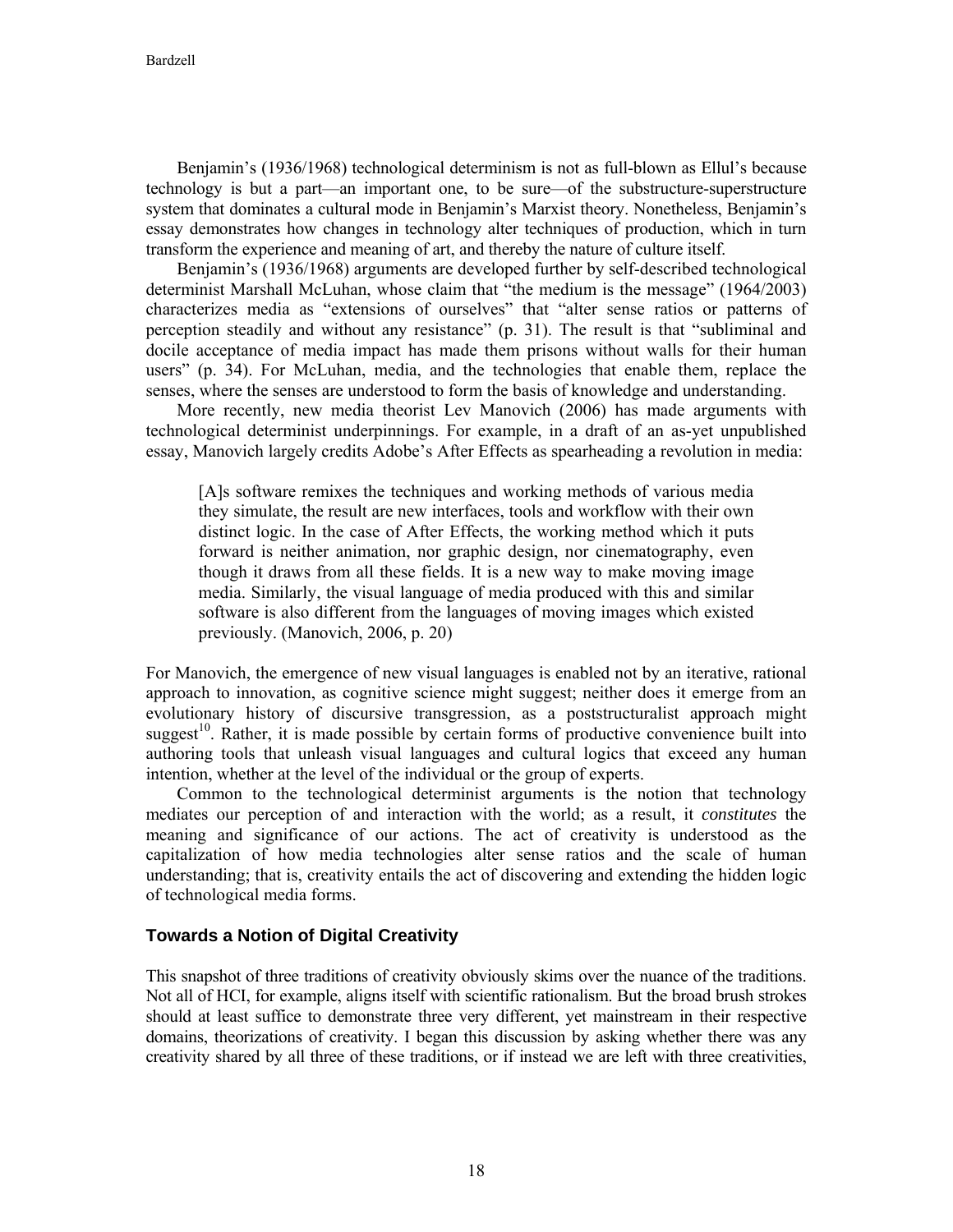each of which manifesting itself as a domain-centric construct whose purpose is to mark certain artifacts as having introduced a discursively acceptable un-thought into that domain.

To answer this question, it is useful to consider what the three traditions share in common. All consider creativity in the context of professionalism and *knowledge production*. Creativity is not simply about painting a pretty new picture or expressing a personal emotion; it contributes to discourses about the world and our place in it. All three traditions also understand creativity as situated within *systems*—networks of software-supported experts, discursive sign systems, or systems of production and consumption. All of these implicitly reject romantic notions of the individual creative genius and pure self-expression; implied in this is a rejection or at least dilution of individual intention as the prime mover of creativity.

Clearly, in spite of their differences, the three conceptualizations have commonalties. One approach to improving our understanding of the theories is to put them into a dialogue with a domain of creative practice. I suggest that amateur multimedia might be particularly instructive in this regard because it is a large-scale phenomenon, fueled by recent advances in end-user software, with an incredible variety of readily available artifacts. Further, the very amateurism of the artifacts is likely to reveal the influences of authoring software interfaces, methods, and constitutive contributions toward a visual language or cultural logic, especially when compared to professional multimedia, in which the creative agency of the professional designer is more likely to resist or at least obfuscate the agency of the software.

Questions one might ask include the following: What are the social and technical conditions or structures necessary for the generation of these artifacts? What is the discourse of amateur multimedia? What is the minimal unit of meaning? In what ways does its production establish relationships between authors, viewers, technologies, meaning, and ideology?

#### **CREATIVITY, ACCORDING TO AUTHORING SOFTWARE**

A key first step is to understand how creativity is implemented in multimedia authoring software. Each program has ways it encourages authors to work. For example, Photoshop greatly rewards users who take advantage of layers, opening up avenues of possibility for compositing, nondestructive experimentation, and long-term editability. This in turn makes certain meanings (especially meanings created by the juxtapositions of spatial compositing) more easily realized than others. To what extent do contemporary authoring platforms encourage in the same ways (constituting and compelling a notion of digital creativity), or do different applications suggest different notions of digital creativity?

The second step is to study works of amateur multimedia looking for artifacts of the authoring tool's projection of creativity. Case studies at the end of this paper explore these relationships, but let us first explore what creativity means according to multimedia authoring software.

## **Methodology: Paradigmatic/Syntagmatic Analysis of Multimedia Authoring Platforms**

To discover the notion(s) of creativity projected by authoring software, I sought a common descriptive language with which I could analyze the different platforms. Continuing prior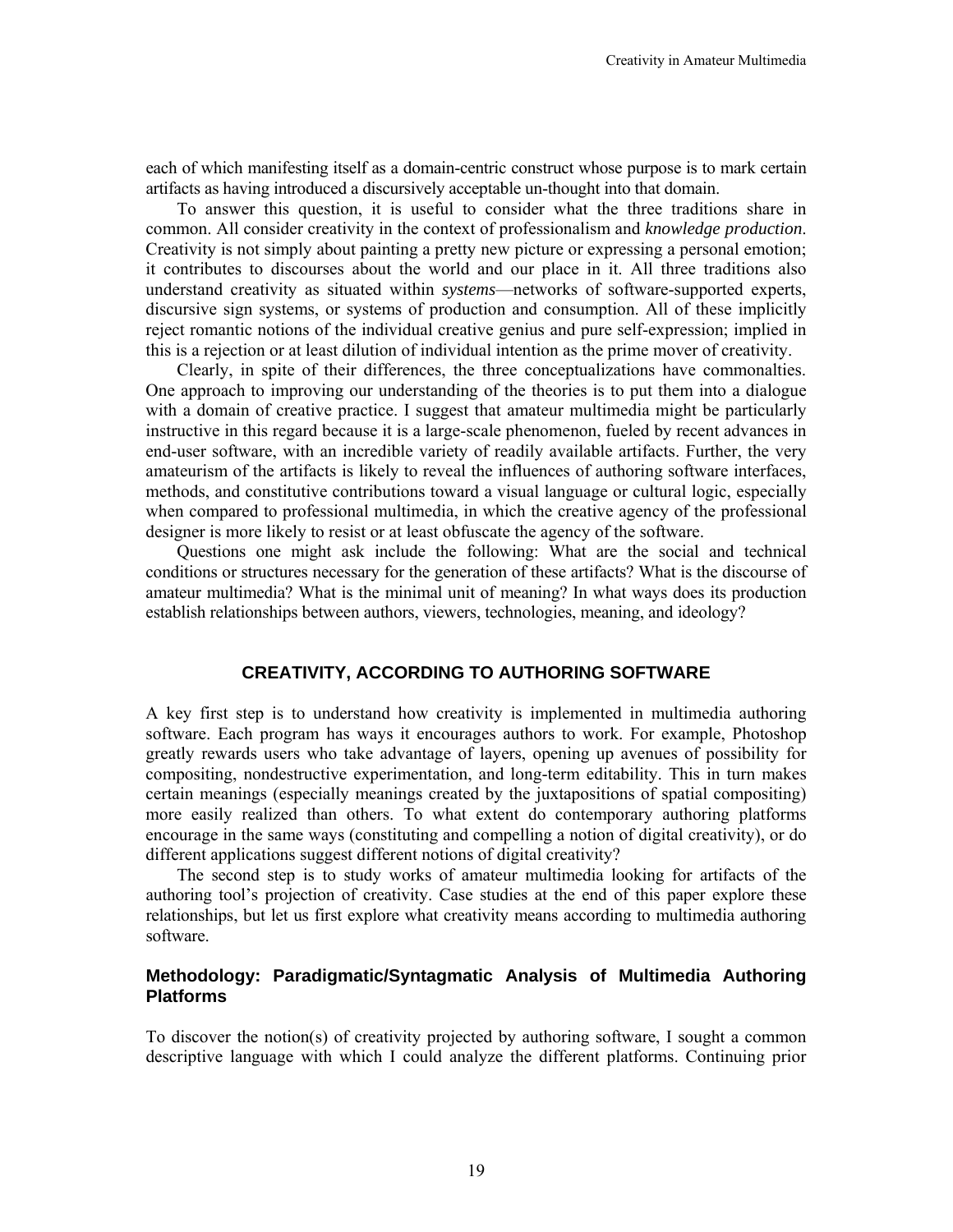work in this area (Bardzell & Bardzell, 2005), I used a pair of related concepts from semiotics: paradigms and syntagms. First developed by Barthes (1967/1990) using concepts derived from Saussure (1915/1966), this concept has been deployed in film theory (e.g., Metz, 1971/1974) and in new media theory (Manovich, 2001) to identify ways that elements of sign systems are used together to create meaning that goes beyond the aggregated meaning of the individual elements. Typically, these concepts have been deployed to study cultural artifacts in the traditional sense (films, texts, video games), but I used them to study multimedia authoring platforms (which are, after all, cultural artifacts).

A *syntagm* is a "grammatical" sequence of signs. "Sally kicks the ball" is a valid syntagm in English, but "ball the kicks Sally" is not. Syntagmatic connotation in film theory refers to ways that meaning originates from certain sequences of shots, for instance, in parallel editing, which goes beyond the aggregation of the denotative meanings of each of the shots. A *paradigm* is a replaceable unit, which is to say a class of unit, within a syntagm. Thus, we can change "Sally kicks the ball" to "Roger kicks the ball" or "Sally composes a poem" simply by making paradigmatic changes (replacing the subject noun with a different subject noun, etc.).

To study the use of multimedia authoring interfaces, I applied these concepts to explore the legal *sequences* of actions designers could follow, and to explore the *paradigmatic classes* of options within those sequences. I used this approach to study several common multimedia authoring tools, making a conscious effort to represent different kinds of multimedia art:

- Adobe Flash: a 2D animation program often used for Web ads, cartoons, and simple applications;
- Electric Rain Swift 3D: a simple and inexpensive 3D modeling program;
- Adobe Fireworks: an image editing application commonly used for Web graphics;
- Apple GarageBand: a music composition application, which relies largely on a library of pre-made loops, often used in podcasts;
- Apple iMovie: a consumer-level video editing application, renowned for its ease of use, but which lacks a deep feature set;
- Activision's Advanced Movie Maker: a simple machinima production and postproduction application, which comes bundled with the video game, *The Movies*;
- Linden Labs' Second Life: a participant created massively-multiplayer online game/social space, which has its own simple 3D modeling environment, scripting language, and import capabilities; used to create 3D "builds" such as clubs, cities, and homes.

Obviously, I focused on tools used by amateurs. While Final Cut Pro is far more sophisticated than iMovie, I see little evidence that Final Cut Pro is regularly used by amateurs on, say, YouTube, while evidence abounds $11$  for the use of iMovie and Windows Movie Maker. In each platform, I authored the kinds of artifacts I found in amateur communities, recording the sequences of actions I took as I did so.

## **Results: Syntagms of Multimedia Authoring**

The similarities among these programs were striking, regardless of the genre they were intended to produce (music, animations, digital photographs) and the overall sophistication of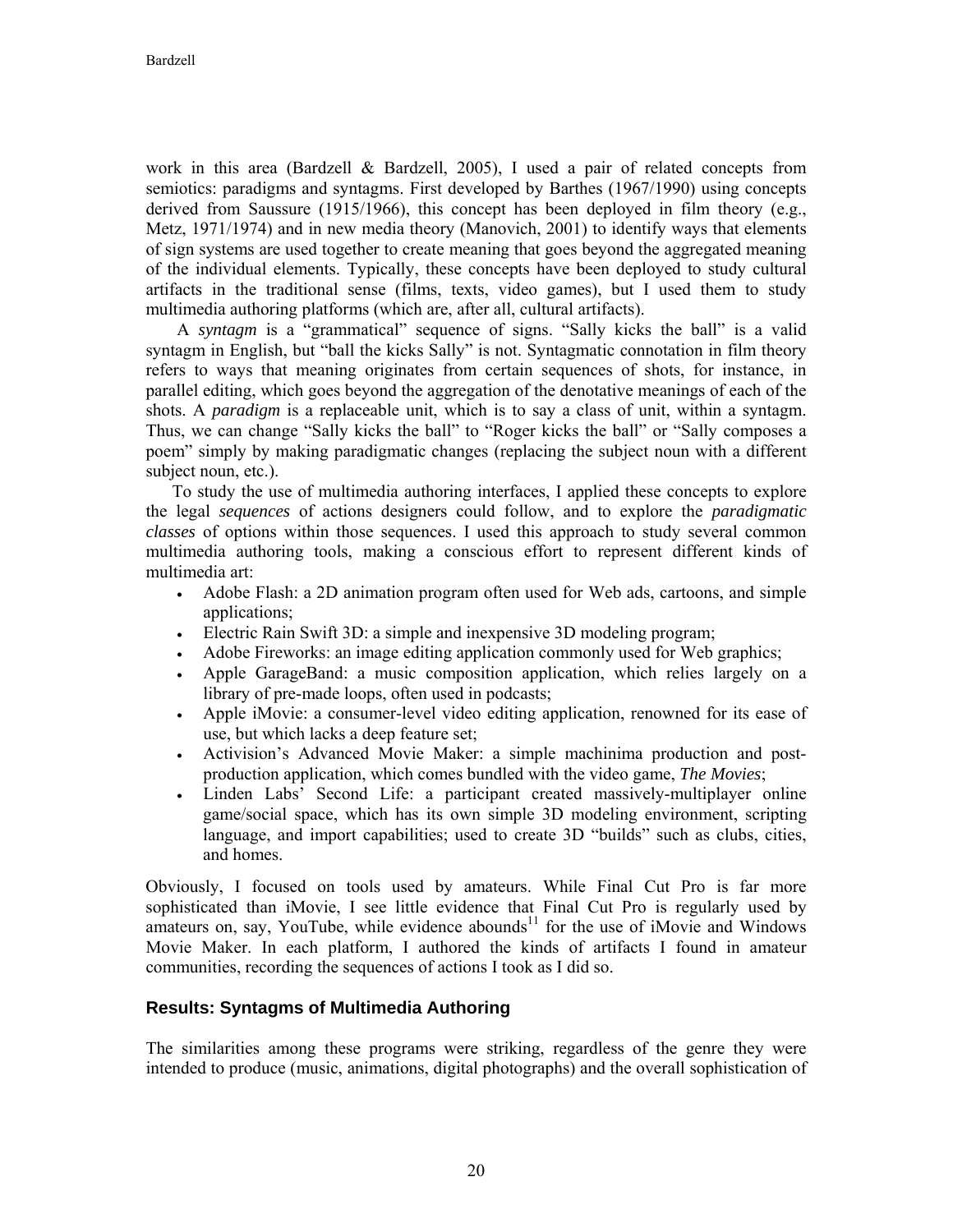the program (e.g., Flash is much deeper than iMovie). Manovich (2006), too, finds structural similarities across a diverse range of authoring platforms, especially in their particular use of layers and compositing and, more abstractly, space and time. He explains these similarities genealogically, demonstrating how they derive from prior traditions of media production (film, multitrack audio recording, graphic design, etc.). Manovich stops short of spelling out these similarities as a *system*, though he clearly sees many of the particular elements as related.

In this section, I provide a sample syntagmatic analysis, which I explicate using Flash and other programs as running examples. I also sketch out the system of syntagms common to multimedia authoring programs to provide a more general view of multimedia authoring applications.

## A Sample Syntagm: Preparing Static Art Elements

In the following discussion, I understand a syntagm to be a more or less stable sequence of actions required to accomplish a particular design task. As a running example, we will explore the syntagm of preparing a simple art element, a common process in all of the multimedia authoring applications I studied. In these applications, this syntagm comprises the following sequence (and assumes a document has already been created):

- 1. Identify a location in space and time in which to work;
- 2. Create the element;
- 3. Specify the element's relationship to the remainder of the composition.

A paradigm is the set of possible actions that constitute one step in that task. Thus, in the syntagm of preparing art elements in the music composition application GarageBand, the first paradigm—location of space and time in which art creation takes place—includes as options a layer of the main timeline, the loop browser, or the Real Instrument audio import interface. Flash, an animation program, also has the location in space/time paradigm, though its particular options differ: One may situate artistic creation in a blank portion of the canvas, in a new layer, in a new symbol, in the Import dialog, and so on. Likewise, in iMovie, users may create new content in various locations: video import in the monitor in camera mode, image/audio import in the Media section of the library, setting in and out points in the clip library, compositing titles and video using the timeline and the Titles tab of the Editing section of the library, and so on.

We can also see various paradigmatic options for the second step of the syntagm for preparing a simple art element: creating the element. In GarageBand, users can record themselves singing or playing acoustic or digital instruments (e.g., MIDI keyboards and guitars) or they can choose loops from GarageBand's extensible loop library. In Flash users can draw a new element with one or more of Flash's drawing tools, such as the Line or Pen tools; they can create a visual element from simple units, such as ovals, rectangles, and stars; and they can create instances of complex, ready-made elements, such as the data-driven Accordion component. In iMovie, users can create new content by importing video, images, and audio they already have; they can design titles, transitions, and special effects; and they can even prepare their videos for burning to a standard DVD, complete with chapters and menus.

Stated more abstractly, we can see patterns emerge among the paradigmatic options. Art is created at different levels of elemental complexity. For example, users can create art *from*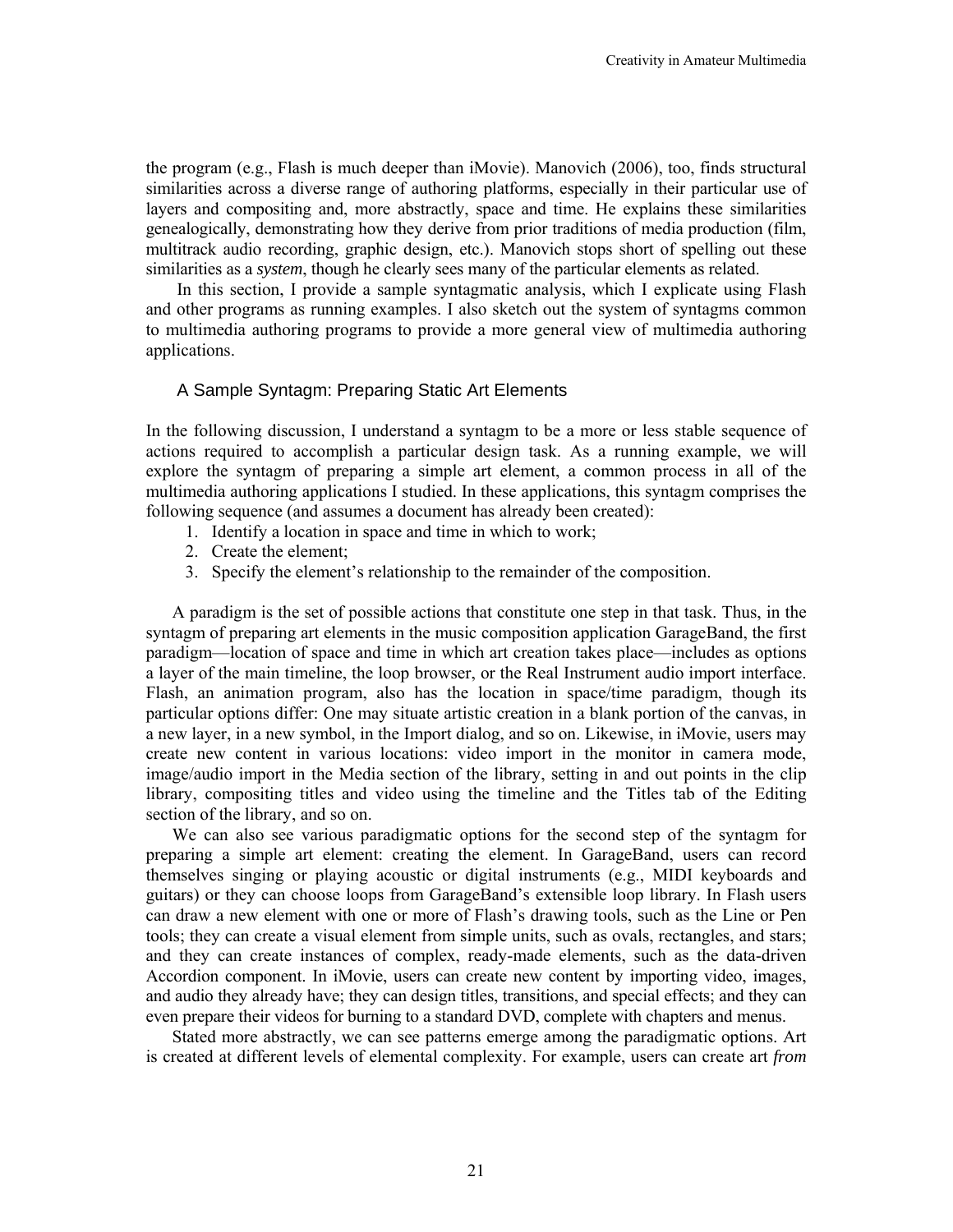*scratch* (that is, starting from a blank canvas, without any predeveloped content) in this second step of the syntagm: plotting out vectors with the Pen tool in Flash or Fireworks, plotting points and creating a 3D object out of them with the Lathe tool in Swift 3D, recording a guitar riff into GarageBand, or recording digital video and importing it into iMovie. But users can also take advantage of computer automation when creating art. They can create art *from primitives*, which are more complex basic elements than vector points or individual piano notes. These include 8-beat drum beat loops in GarageBand; seven-sided stars created with the Polystar tool in Flash; cubes, cylinders, and cones, available in Swift 3D and Second Life; or titles and optical effects (such as transitions) created with the Titles tab of the Editing section of the library in iMovie (Figure 1). Most programs can import external files, which are effectively used as primitives. An even more advanced use of computer automation in the creation of art includes the creation of art *from components*, which are visual elements of significant complexity, the details of which are often presented as a "black box" to their users. Examples include Flash components, such as the data-driven Accordion component or the Media Playback component; standards-compliant 3D models, such as chairs, hammers and race cars, available to many 3D programs, including Swift 3D; 3D humanoid avatars, which Linden Labs (makers of Second Life) distributes to Poser animators, who want to design their own animations for use in Second Life; and fully themed filming sets, such as the Old West Saloon, used in Activision's Advanced Movie Maker for *The Movies*.

For brevity, we need not explore in depth the third step of the simple art creation syntagm, which involves specifying its relationship to the remainder of the composition. Suffice it to say that timelines (for specifying temporal relations) and canvases (for specifying spatial relations in 2D space) and virtual cameras or viewports (for seeing and positioning objects in 3D space) are nearly universal interfaces for handling this step. Object nesting (building complex objects out of grouped simple objects) is another way of specifying relations. The organizational mechanisms may have different names—other names for the canvas include artboard, page, stage, slide, and monitor—but they are experienced and used in deeply similar ways (e.g., zooming, panning, etc.).



**Figure 1.** Transitions between shots, such as Radial shown here, are selected from lists and added as primitives in iMovie.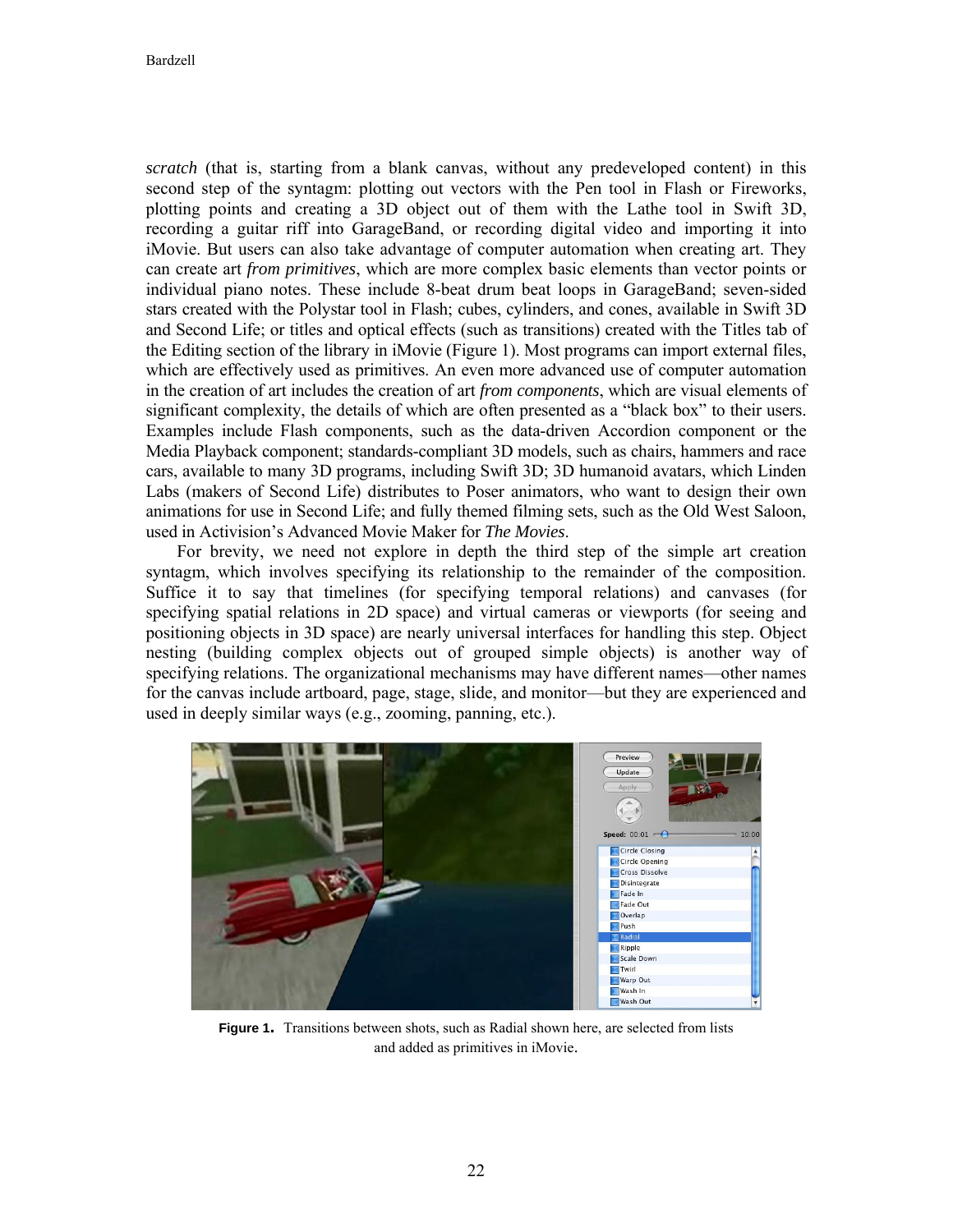Identifying syntagms in a software application resembles task analysis, a practice common in HCI, with a few key differences. First, the sequence of behaviors is studied from the point of view of the interface, rather than the intentionality of the user; syntagmatic analysis is not, at least at the most superficial level, human-centered. Another difference is that the use of semiotic vocabulary facilitates the standardization of the resulting descriptions, such that they are more easily compared with those of other applications. Finally, the semiotic vocabulary shifts the focus from the accomplishment of a discrete task with the software as an instrument of human will toward a notion that *meaning* emerges from the interaction between the sign system in the abstract (what Saussure, 1915/1966, calls *langue*) and its actual, everyday use in practical contexts (*parole*). The semiotic lens provides a tool to reconfigure and reinterpret a technique from HCI (Andersen, 2001).

How do the three paradigmatic options for art element creation (i.e., from scratch, from primitives, and from components) yield *meaning* when placed into practice? Each of them implies different interfaces and user behaviors, which in turn shapes the nature of the art created, and hence its meanings. Creating art elements from scratch often involves specialized tools (Pen, Pencil, Brush) and even hardware (MIDI keyboards, Wacom graphics tablets, MiniDV video cameras). They often assume traditional artistic ability, the ability to create art competently with one's hands. Using primitives, in contrast, is automated within the software interface, commonly involving simple customization tools, such as position, scale, skew, and distort, and dialog boxes (number of points on star, text and background color for video title, file location for imported bitmap file). The creating from primitive paradigmatic option works best when the user has a sculptor-like ability to perceive relations between simple elements and complex final forms, along with the ability to work from the former to the latter. Creating elements with components usually involve relatively technical configuration interfaces—wizards, palettes, inspectors (windows that reveal the properties of art objects, such as positioning, color, and duration)—to enable authors to use them in flexible ways; for example, the Tree component in Flash simplifies and automates creating interactive tree widgets, such as navigation systems, in the Flash Player—if the user can understand its inspector (Figure 2).

| ▼ Component Inspector |            |                       |        | ŧ |
|-----------------------|------------|-----------------------|--------|---|
| È.<br>Tree            |            |                       |        |   |
|                       | Parameters | <b>Bindings</b>       | Schema |   |
| 42 45<br>$=$          |            |                       |        | Ŧ |
| ← dataProvider: XML   |            |                       |        |   |
|                       |            |                       |        |   |
|                       |            |                       |        |   |
|                       |            |                       |        |   |
|                       |            |                       |        |   |
| Name<br>field name    | Value      | dataProvider          |        |   |
| data type             | XML        |                       |        |   |
| validation option     |            | {ignoreWhite: "true"} |        |   |
| required              | true       |                       |        |   |
| read only             | false      |                       |        |   |
| kind                  | none       |                       |        |   |
| kind options          |            |                       |        |   |

**Figure 2.** Flash components automate the creation of programmatic interactions, but still require technical skills.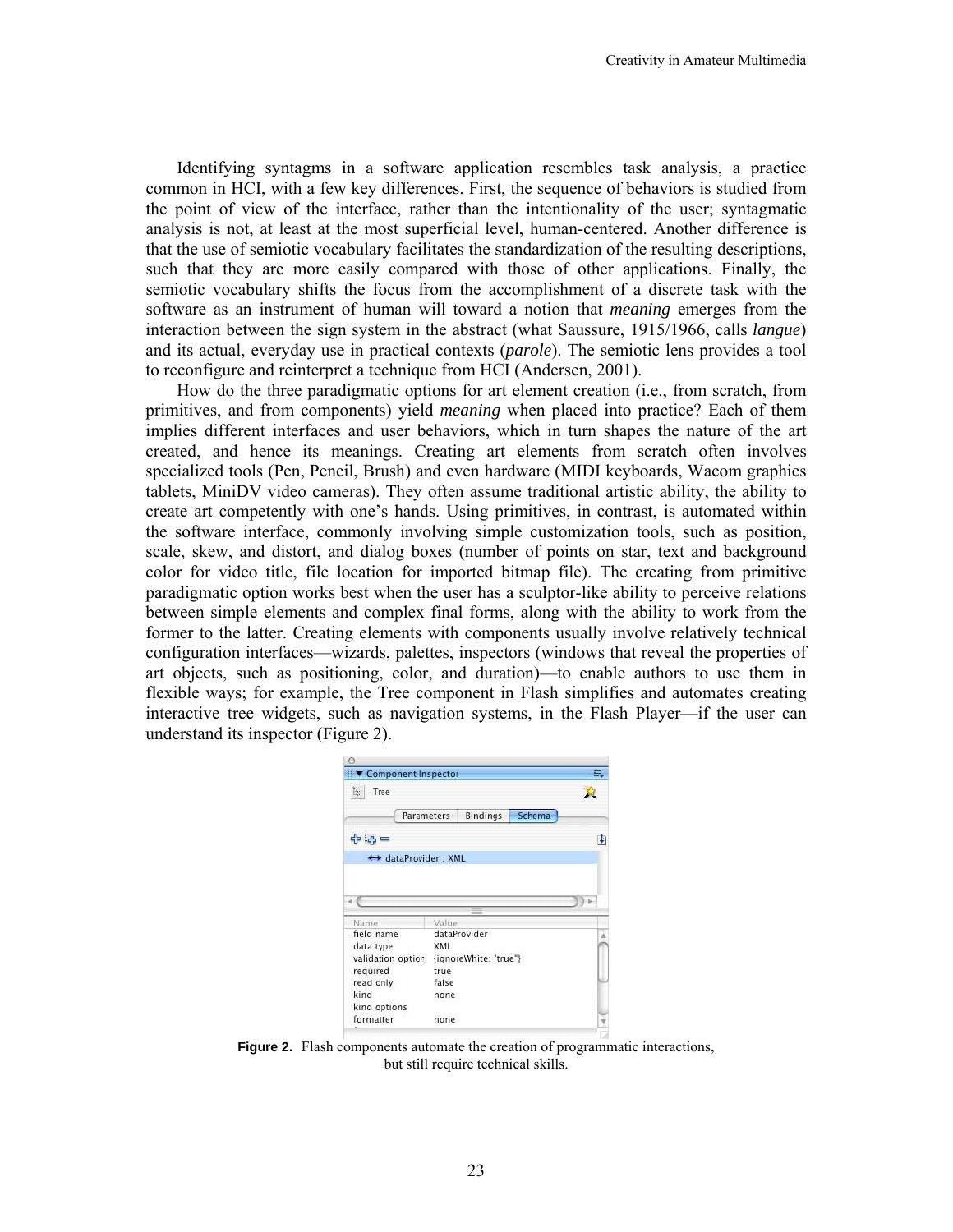Clearly, the three paradigmatic options can be seen as more or less appropriate for the creation of certain kinds of art. For example, a Flash artist seeking a painterly look should make heavy use of the drawing tools (though doing so may have adverse implications for animation later on). But the theoretical ability to rationally match interface paradigms to artistic outputs aside, we need to recognize that each implies its own skill sets—and this is especially crucial for amateur multimedia. How many amateur Flash artists are both accomplished at draftsmanship and also able to programmatically bind live XML data to a tree component? Not many. And that means that individual amateur Flash works tend to privilege one art creation paradigm option over others, not because users rationally match their paradigmatic choices to the materiality of their art and their message, but rather because users choose the tools with which they are the most competent.

#### Summary Sketch of Multimedia Authoring Paradigm Categories

The preceding section offered a close look at a single paradigm (art element creation) within a single syntagm (art element preparation), more or less common to all of the platforms studied. In this section, I sketch what I regard as the primary syntagms of multimedia authoring, by identifying some of the common paradigms that can be found in many, if not all, of the platforms (Figure 3).

I begin with a distinction: Many of the syntagms involve the creation, ordering, and customization of art elements at a material level; the rest of the syntagms are in a sense external to the art elements themselves, having more to do with the authoring or playback environments (e.g., view, export).

Syntagms pertaining to the materiality of the art itself reflect the hierarchical and objectoriented nature of modern computing. That is, some of the syntagms are specific to lowerlevel elements (e.g., the individual lines that make up a drawing, primitives that make up a model, individual shots of video, and individual loops within tracks of audio); some of the syntagms are specific to higher-order elements (vector-drawn faces or animation scenes, full 3D models, complete video sequences, major sections of music compositions).



**Figure 3.** A sketch of syntagms common to most multimedia authoring platforms*.*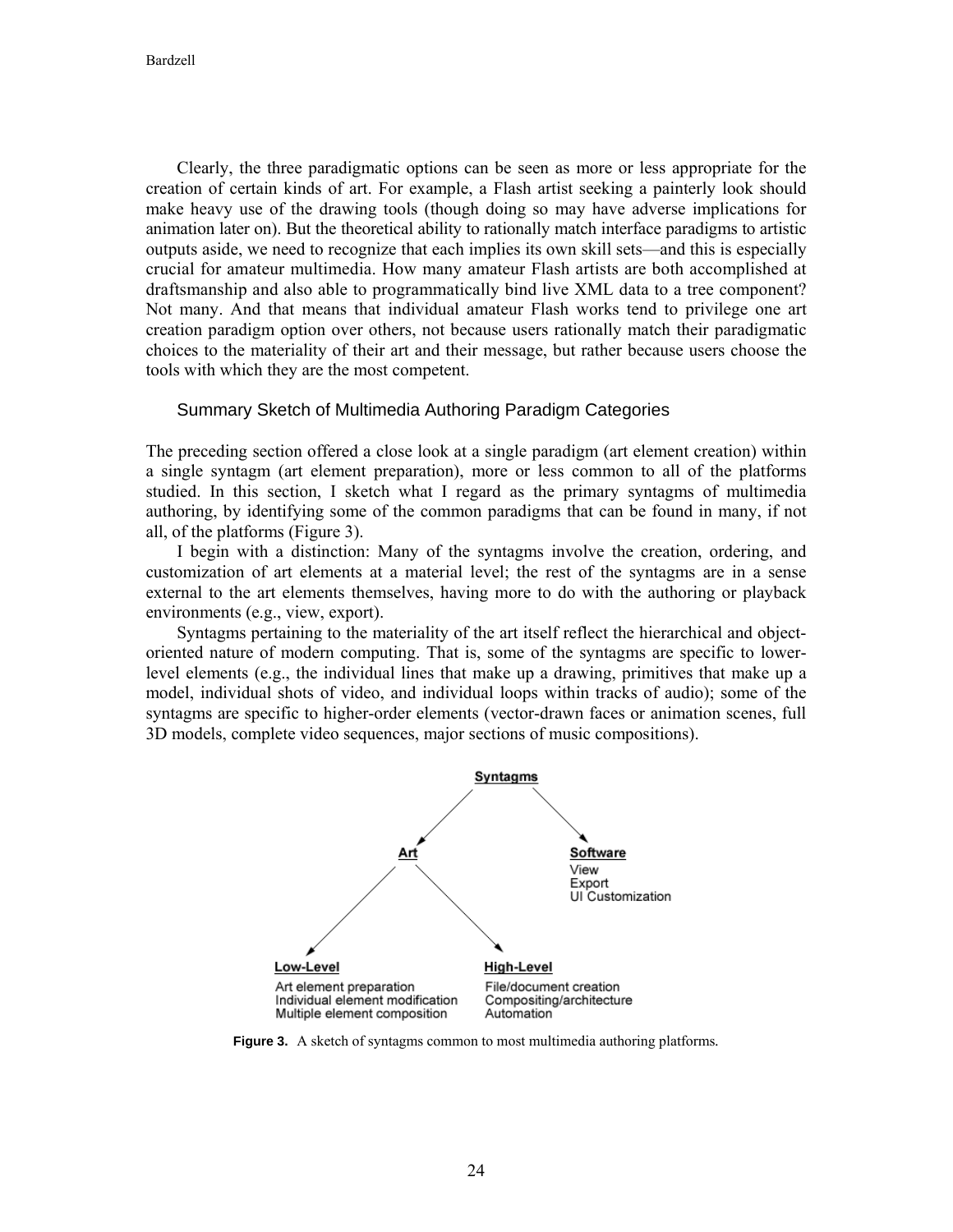Syntagms of art manipulation at the lower level include the following: *art element preparation*, discussed earlier; *individual element modification*, which includes filters, effects, color palettes, sound envelopes, textures, animation presets, size, scale, position, distortion, lighting, audio extraction, among others; and *multiple element composition*, which includes operations such as flatten, union, blend modes, opacity, layers/arrange, masks, grouping, text on a path, motion guides, lighting, and video optical effects.

Syntagms of art manipulation at the higher level include *file/document creation*, including resolution and aspect ratio, margins, tempo and key, frame rate, color mode, and so on; *compositing/architecture*, such as external media import, including libraries, timeline blocks (e.g., scenes), project managers, and object hierarchy management; and *automation*, such as batch processing, global find and replace, Magic Movie (an iMovie feature that automates the entire moviemaking process, from importing raw footage, inserting transitions, and outputting to a DVD), distribute-to-layers/frames, symbol (class) manipulations that affect all instances (objects), and recording and saving macros.

Syntagms not pertaining to the materiality of the art, but rather to the authoring platforms themselves include the following: *view*, including zooming, panning, perspective, custom cameras, units of measurement, scrolling, VCR controls, onion skinning (which allows a view of multiple frames of an animation), and layer toggles (such as lock, visible); *export*, file optimization, codecs and compression, resolution, file type, and so forth; and *interface customization*, which includes custom toolbar/palette layouts, saving one's own primitives and components into the interface for later use, and even scripting custom interface commands/features via built-in application programming interfaces (APIs), the custom scripting environments that enable advanced users to configure and extend interfaces and commands to suit their needs or automate certain tasks.

Each of these syntagms contributes to the construction of art and meaning. For example, initial choices when creating a new document do not merely set the document edges; they establish the relationships among the elements within the composition and even with the audience; for instance, setting a 16:9 aspect ratio makes even a still-blank composition more cinematic than a 4:3 aspect ratio.

## **The Reconfiguration of Art as Data**

Of deeper significance is that, with superficial variations, all of the applications investigated had just about all of the syntagms listed above, and few or no syntagms not listed. The implication is that all of these applications, then, have a similar language of creative expression and correspondingly project a similar notion of creativity. Indeed, the objectoriented nature of modern computing is the prime mover, as it underpins the nature and structure of artistic data (conceptualizing art as composed of data is the critical step here). Here I am echoing Manovich's (2001) first principle of new media, which is its "numerical representation," and specifically how it grounds the possibility of algorithmic manipulation of art in the first place. That the materiality of art is now data gives rise to the possibility of algorithmic manipulations of that data, and these possibilities for algorithmic manipulation make possible tasks and interfaces. Given that all forms of digital art have the same basic material (data), it is therefore not surprising that for all their apparent diversity, multimedia authoring applications are so fundamentally similar.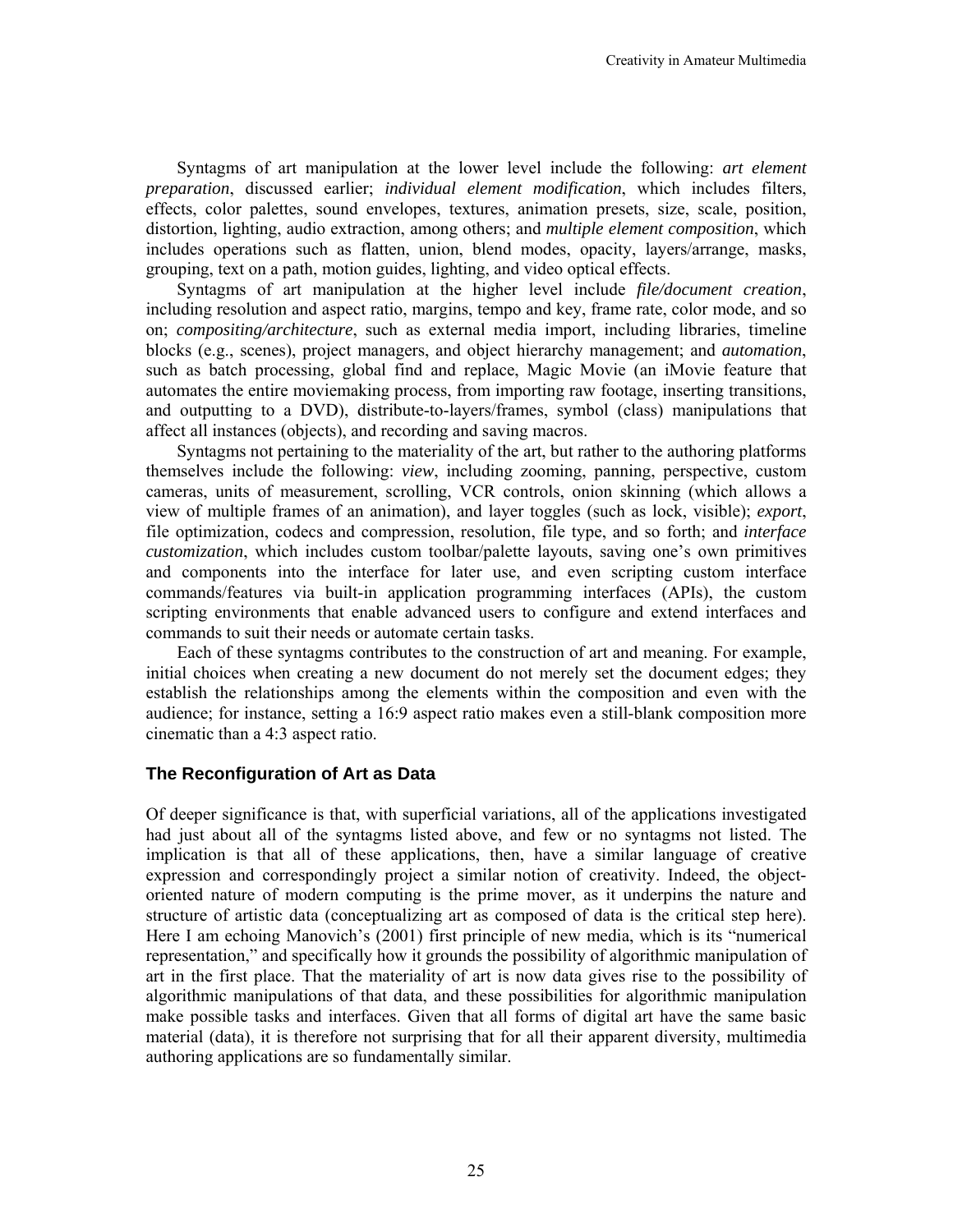Bardzell

This particular view contrasts with the more traditional notion that interfaces are built out of metaphors and practices derived from traditional analogues to design so, for example, the notion of layers in many software applications replicates the acetate layers once used in page layout. Obviously, software interfaces *do* make use of traditional design techniques, but it is also evident, especially if one considers the evolution of a given program over time, that software applications tend to move away from their design origins and toward the logic of computing. For example, whereas Photoshop 1 in many ways was a digital darkroom, Photoshop CS2 (which corresponds to version 9) is loaded with automation features (such as batch processing and "magic" pixel selection tools), application interoperability (e.g., Adobe Bridge, the File Browser, import/export features), nondestructive editing, vector drawing, 3D perspective grids, and other characteristics quite alien to the darkroom. That most of these latter features are common to many types of authoring application suggests that the underlying data of digital art is the grounds for a profound convergence of artistic production, organization, and storage across media forms—photography, animation, film, page layout, illustration, and 3D modeling—hitherto quite separate.

## **CHARACTERISTICS OF DIGITAL CREATIVITY**

Several characteristics emerge that define creativity as it is practiced in multimedia authoring applications. These can be derived inferentially from the semiotic analyses of the authoring platforms themselves and seen empirically in artifacts from amateur communities. In this section, I present several principles of digital creativity that have been derived from this double-process.

## **HCI and Creativity: The Usable is the Message**

Among its accomplishments, HCI has demonstrated that usability is strongly correlated to success. In amateur multimedia, this would suggest that the easier or more visible a feature or tool is in the interface, the more likely it is to be used. One simple example illustrates this point: Flash has a robust toolset for the design of gradient fills. A gradient is a color blend that transitions subtly from one color to another, and are often used to fill in the outlines of simple shapes. Gradients are also used to fill circles to produce the illusion of 3D, where a bright color near the center of the circle corresponds to the location of the light source striking the ball, and then the color gradually becoming darker as it moves away from this spot, simulating shadows. The issue is that many amateurs do not know what gradients are, much less how to mix them. Yet a small selection of gradient presets is built into the Color Mixer palette, a default collection of color presets readily available in the interface. On Newgrounds, one sees these particular gradients unusually often, in their default colors, even though the user is only two clicks away from choosing a new color.

A more significant example is the lack of layers in consumer video editing applications, such as Apple iMovie and Windows Movie Maker. Layers are used in many multimedia applications, from image editors to animation and high-end video editing. Layers enable spatial compositing, such that one element against an otherwise transparent background can be placed on top of another. That iMovie lacks layers means that it is impossible to have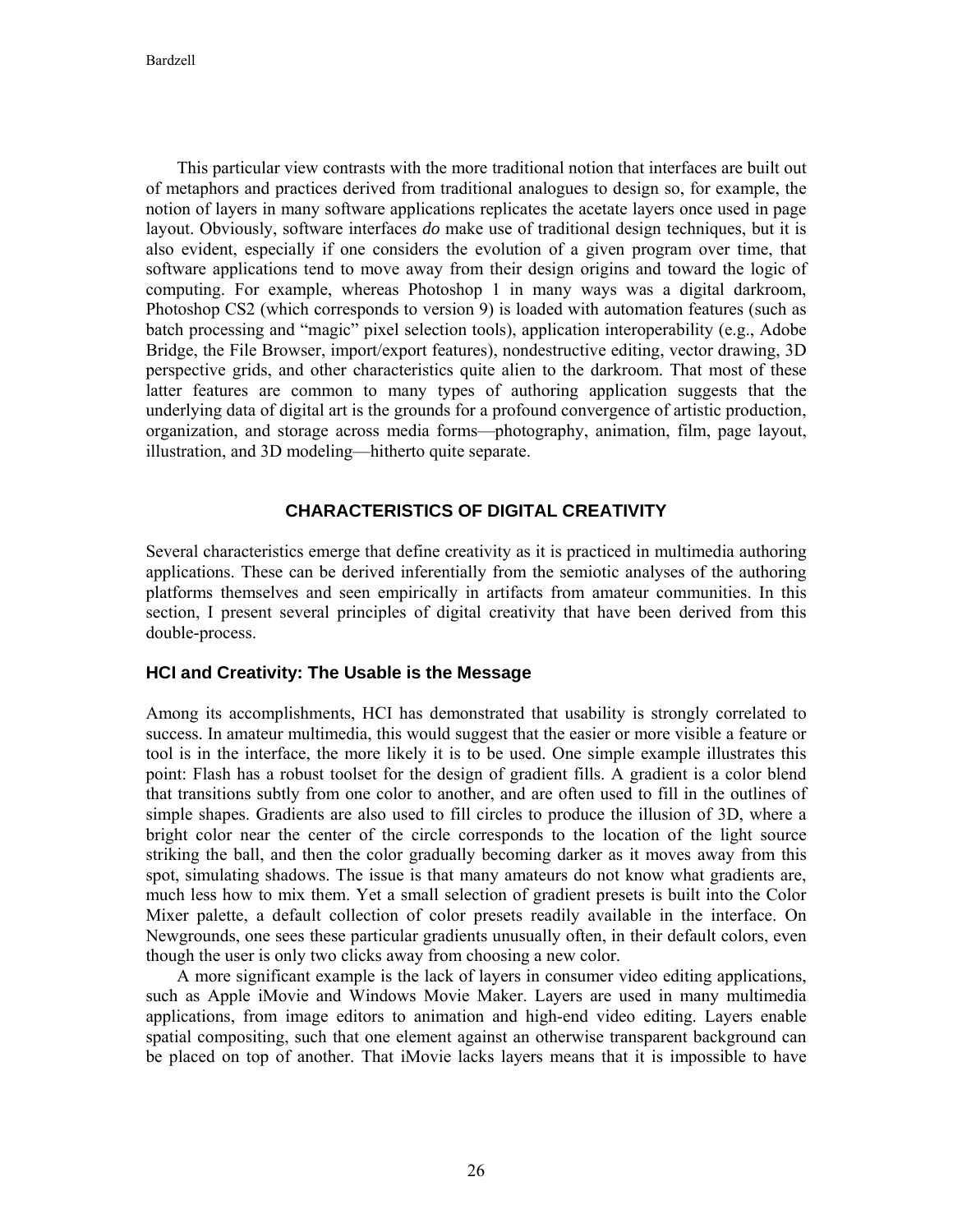more than one image track. Certainly, multiple image tracks are common enough in other applications, and we are accustomed to seeing spatial compositing in much of our media today, from news tickers and channel overlays to digital effects in Hollywood films. Conceptually, everyone making amateur multimedia has mastered this concept, and in Flash communities, its use is rampant. But at YouTube, a site with hundreds of thousands, if not millions, of amateur videos, spatial compositing is uncommon (not counting posts of professionally produced video, such as segments from *The Daily Show*12.

Though spatial compositing is uncommon in iMovie and Windows Movie Maker, temporal compositing is the norm. iMovie has a timeline, which makes it easy to manage art assets—discretely defined video shots, titles, and transitions—temporally. More difficult is temporal compositing involving separate audio and video tracks, such as sequences with a master shot and some cutaways with a continuous audio source. Predictably, amateur YouTube videos comprise sequences of shots in which the audio and video are locked together, sprinkled with occasional transitions and titles. They also frequently display jump cuts (which occur when two similar shots are cut together, creating a jarring jump in the video) considered bad form in serious film editing. The most evident reason for jump cuts is that amateur YouTube videos are usually made with a single camera and operator (usually the same person as the actor/director), making multiple camera angles, and therefore the kinds of cuts useful in preventing jump cuts, prohibitive. This is consistent with the phenomenon that amateur YouTube videos tend to be personal, confessional, and intimate. They are not cinematic and often not even narrative. YouTube, along with Grouper<sup>13</sup> and podcasting, is the locus of the birth of a major new nonnarrative genre of film, perhaps the first since the documentary.

An interesting genre commonly seen at YouTube and Grouper is the *mashup*, a predominantly audio form that remixes two or more songs together. That these audio remixes are posted at YouTube and Grouper—both video sites—means that the mashups need to be presented as videos, that is, with image tracks. In many cases, the "videos" feature a single title screen that statically accompanies the song for the full 3 to 4 minutes of its duration. Others, such as "Mashup History"<sup>14</sup>, enhance this by creating a simple slide show with few than a dozen slides that show as the song plays. Creating content from scratch in iMovie or Windows Movie Maker takes too much effort; mashup artists resort to primitives (in the form of built-in titles) to fill in the gaps.

## **Poststructuralism and Creativity: Found Art Drives Meaning**

A staple of graphic design for decades has been the use of stock art—high quality photos and illustrations that designers could purchase and use in their newsletters, magazine ads, and billboards. Digital media, by virtue of its object-orientation, is portable. Today, Google Images already functions as Everyman's version of professional stock art services, such as PhotoDisc or Getty Images. More radically, many applications are able to insert a number of different types of media in their "documents." In the mid-1990s, when I first saw video in a PDF document, I was amazed; today, I expect music, video, photographs, and interactive menus and data visualizations during my browsing.

The logic of multimedia encapsulation can go in two directions: quantity and quality. By quantity, I refer to, for example, Flash movies that composite video, photos, text, music, and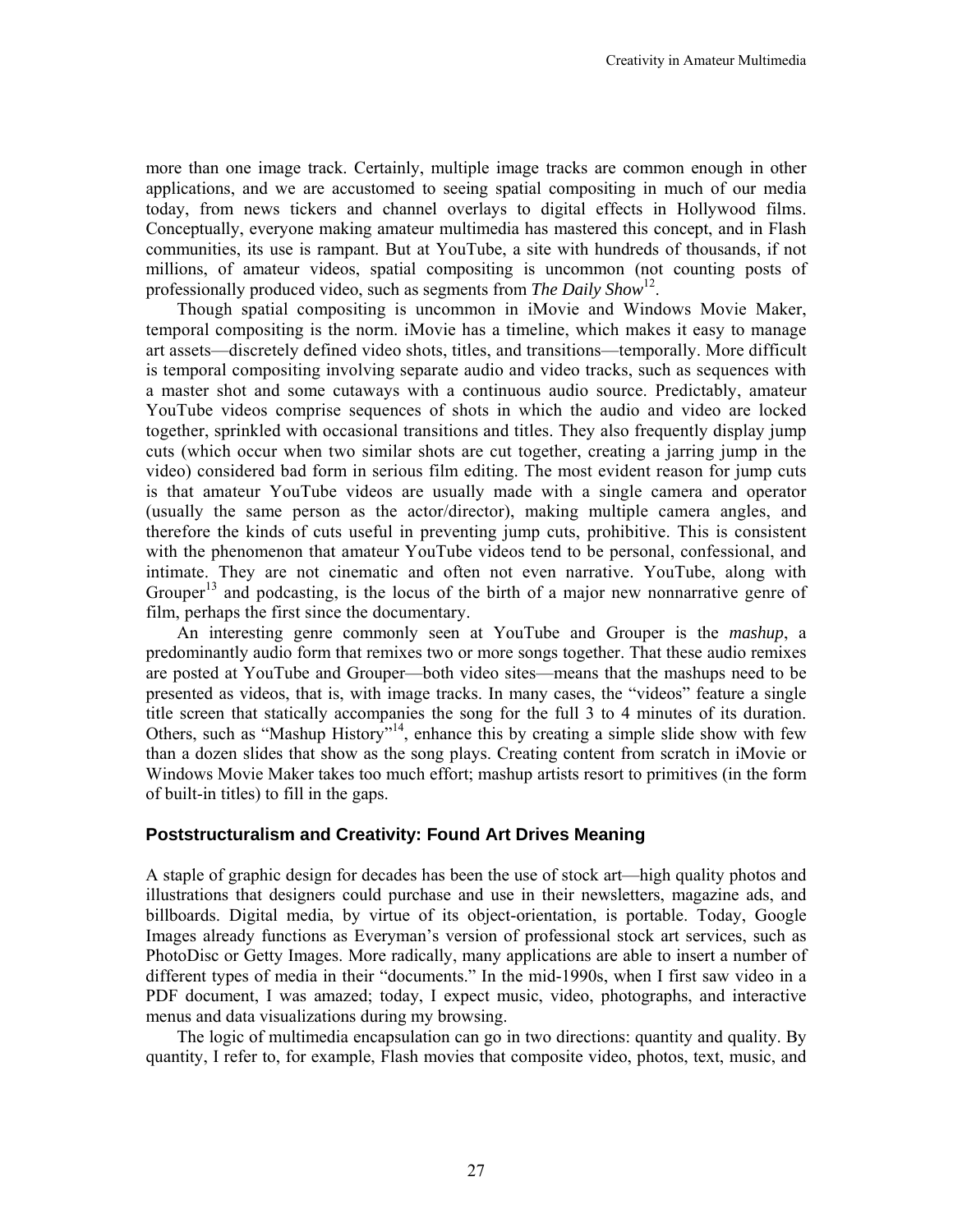so on into single aesthetic works. By quality, I refer to the ability of an encapsulated medium to contribute to the elaboration of new aesthetics in the parent medium. An example of this is machinima, whose emergence is founded on an as-yet unresolved clash of cinematic and video game logics, and they tend to fall into what I call "cinematic" versus "ludic" categories of machinima.

*Cinematic machinima* features narratives shot in the world of a particular video game. Many of these films continue with the aesthetic of the game. Thus, Halo machinima makers use Halo's sci-fi environs and guns to make futuristic action adventures; makers of machinima from Activision's The Movies, which parodies B-movie genre films, often make melodramas. Many cinematic machinima films use the logic of cinema to expose and parody the absurdity of games, such as *Red Vs. Blue*, a sit-com shot inside of a Halo multiplayer map, in which its characters often try to understand game conventions (such as unmotivated combat) in literal-minded, real-world ways.

*Ludic machinima* feature the logic of video games, which includes game rules, physics, and, above all, play (Aarseth, 2004). Machinima featuring play with game physics abound on the Web, including videos of people blowing their avatars' bodies to improbable heights<sup>15</sup>. clearly not a part of primary game play but rather for sport. In this type of film, the found art is the physics engine of the video game, and it is used in the same kinds of surprising ways that, for example, a photo of Michael Jackson is used in a Flash video; that is, the use of the video game physics engine, like a photo of a celebrity, is used in ludic machinima to create commentary through its juxtaposition with other media.

## **Technological Determinism and Creativity: Creativity as Primitive Art Management**

In multimedia software, the smallest meaningful unit is the art element, which may be a vector line, a sound loop, a video shot, optical effect, a primitive (such as a cube or text box), a layer of a bitmap image, and so forth. Digital creativity involves the composition of such elements in a process in which these elements are created discretely separate from one another but, more importantly, remain discretely separated, no matter how organic the final composition appears. Such a process involves *management* as one of its core skills, and all of the authoring environments contained interfaces—sometimes centralized and sophisticated interfaces—to support management. These interfaces include timelines, layers, and libraries. In some regards, the management of assets as parts of a whole is more important than the individual assets themselves, because it is possible to create a sophisticated message quickly with low production costs (and, of course, low production quality).

This logic of management in multimedia interfaces is greatly facilitated by another seemingly unrelated feature: primitives. While hand-drawing is possible in Flash, it is also laborious. So are custom modeling in 3D, MIDI keyboard- or guitar-playing for GarageBand, and cinematic shooting, pacing, and editing in iMovie. It is often far simpler to obtain an approximation of a compelling design with primitives, which, as long as they are juxtaposed with other primitives, bear meaning capably if not beautifully. The result is meta-commentary and humor, in the sense that Johnson (1997) describes, when he argues that increasingly media is becoming an interface to other media; for example, comedy shows such as *The Daily Show with Jon Stewart* provide a comedic interface through which to watch the news;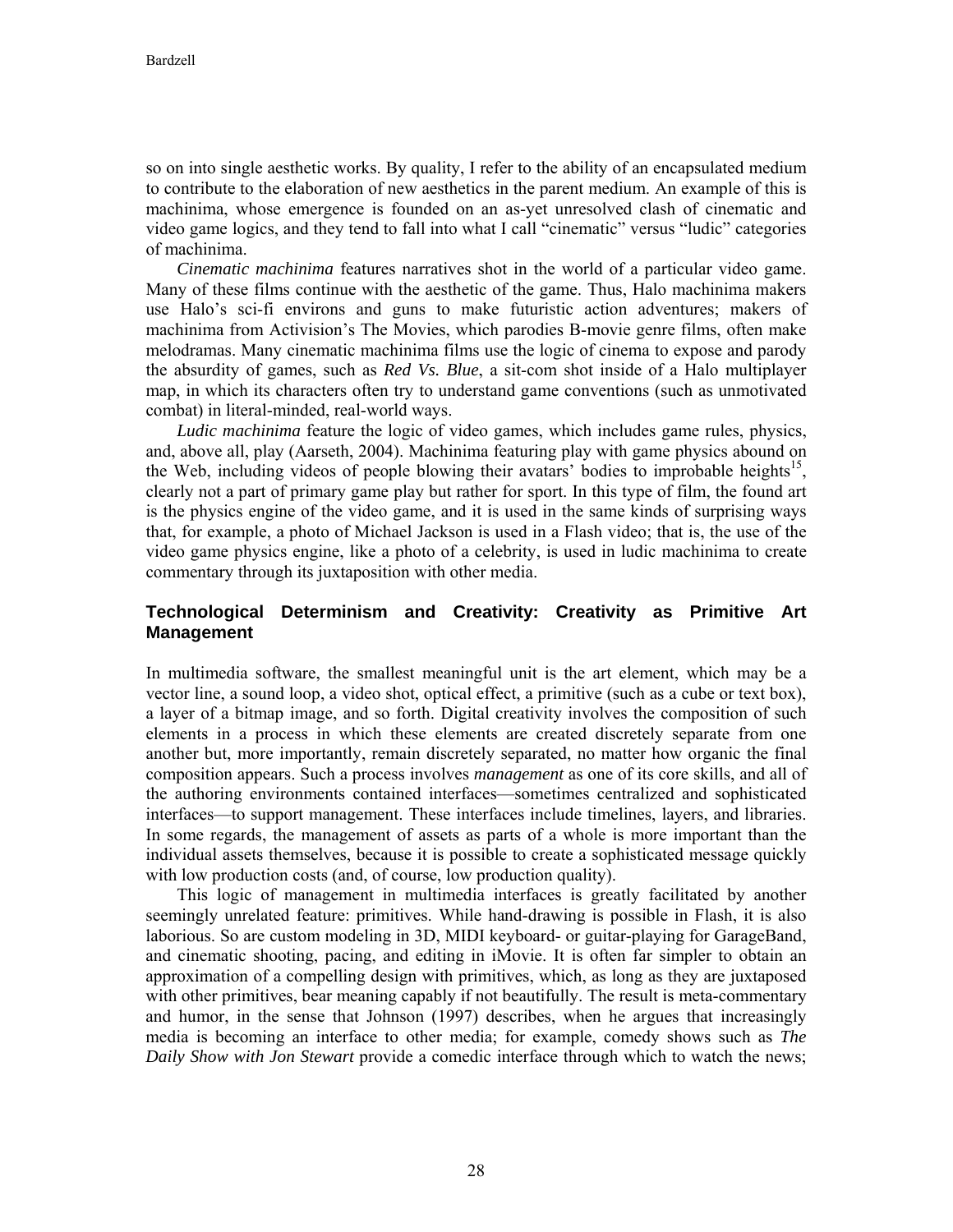likewise, the animated comedy *South Park*<sup>16</sup> offers an interface through which to experience and make sense of popular culture.

One popular genre that demonstrates the use of primitives and management as an approach to "quick and dirty" satirical content is the Flash subgenre of animutation. This genre was created by then-13-year-old Neil Cicierega at an amateur Flash portal called Albino Black Sheep<sup>17</sup>. His original video, "The Japanese Pokerap,"<sup>18</sup> was widely imitated in amateur Flash communities. In addition to imported bitmap graphics and music (in this case, from Pokemon), animutations make significant use of layering, interpolated animation ("tweens"), simple drawing, shape primitives, and mouth cutouts, as can be seen in "Hyakugojyuuichi"19. It is hard to imagine the emergence of the animutation—especially in the hands of a 13-year-old—if Flash were not strong at making available visual building blocks quickly and easily or managing them in space and time.

Interestingly, other amateur Flash communities feature Flash movies and games with a distinctly different look. For example, the use of bitmaps, which is dominant at Albino Black Sheep, is comparatively sparse at Newgrounds. Newgrounds features much more vector art, and its music taste tends toward heavy metal, as opposed to Pokemon. Nonetheless, Newgrounds Flash, for all its superficial differences, is produced in more or less the same ways as Albino Black Sheep animation, and it carries many of the same meanings. Specifically, Newgrounds animations often feature complex yet silly juxtapositions of popular media icons, from pop stars to video game heroes, in videos made with conspicuously low production values that rely heavily on primitives carefully managed in space and time. The well-drawn, emotionally serious animation at Newgrounds is the exception, not the rule.

#### **AMATEUR MULTIMEDIA DISCOURSES**

Earlier in the paper, I summarized three traditions of theorizing about creativity—HCI, poststructuralism, and technological determinism in media. One of their commonalties was their shared focus on discourse, as opposed to self-expression or the sharing of emotional pleasure. If amateur multimedia is to be considered creative, it must have a discourse. If so, what is the discourse of amateur multimedia?

Clearly, one of its discourses is innovation in the rebalancing of production quality and expense on the one hand and meaning-making on the other. Many professional media producers do not have the luxury to make work with low production quality, because it looks unprofessional. Amateurs have demonstrated in staggeringly diverse ways that lowproduction quality work can nonetheless bear culturally important meanings, from Numa Numa to All Your Base Are Belong To  $Us^{20}$ , a hugely popular video that inserted a poorly translated English line from a video game dialogue into culturally important images, including street signs, product ads and packaging, Microsoft Windows error messages, political images, driver's licenses, and so on. The core strategy of this phenomenon is the remix, and this aesthetic is encouraged by the technical ways that multimedia software uses art.

A related phenomenon is the development of a certain kind of humor. It is the humor of juxtaposition, parody, and commentary. It deflates the icons of the mass media and subjects them to puerile fun. This discourse has become so powerful that it is making its way into the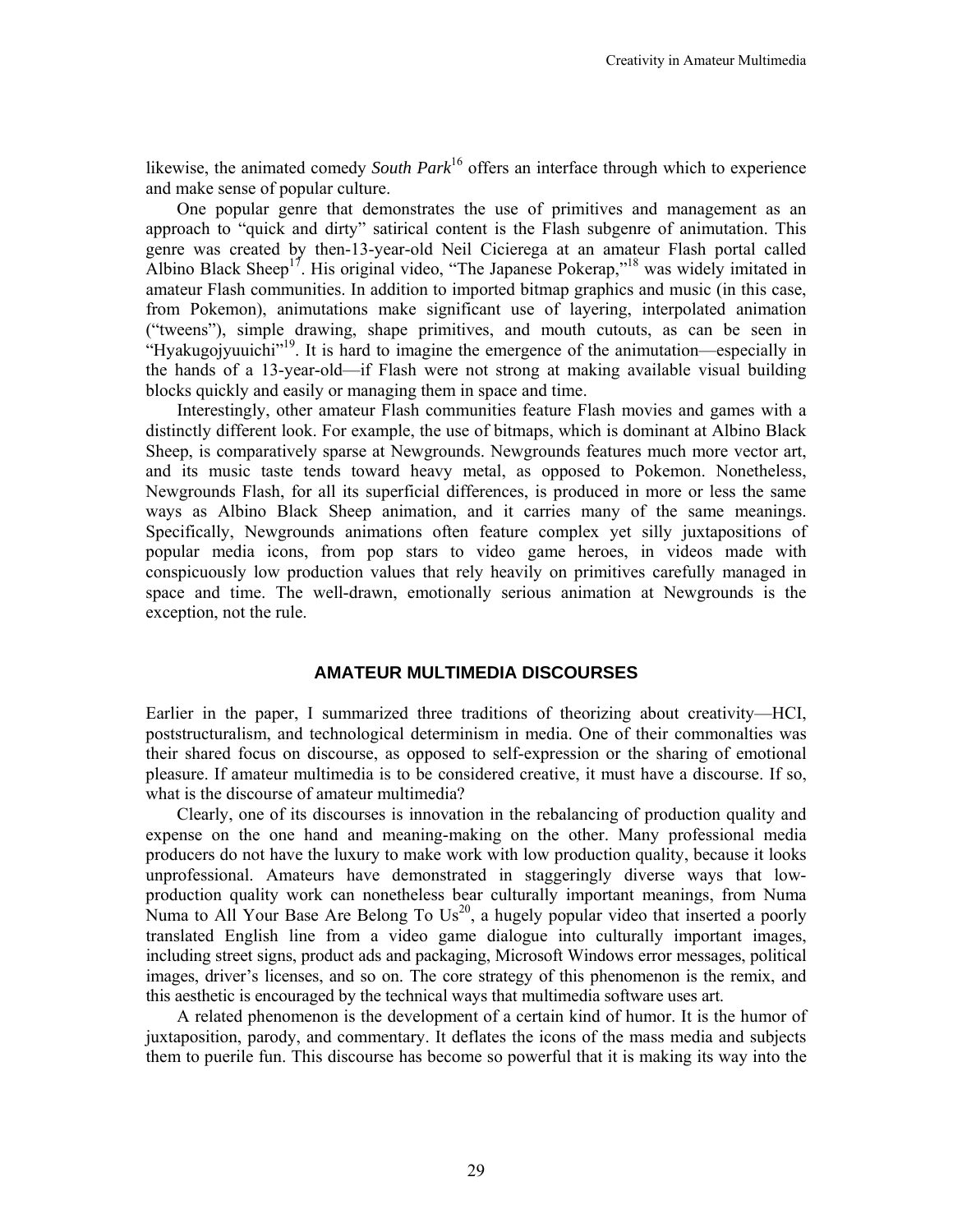mass media. An example of this is the strange story of "Star Wars Kid,"<sup>21</sup> a portly high school student who videotaped himself swinging a stick around at imaginary enemies. His friends posted the tape on the Internet, where it quickly became a meme. Hundreds of others remixed the video, using video compositing to place all sorts of cultural references on the same stage as the fighting student. In the late summer of 2006, Comedy Central's Stephen Colbert<sup>22</sup> fused mass and amateur media, when he shot a segment of himself swinging a stick around, in a clear reference to Star Wars Kid. But Colbert went a step further by shooting the segment in front of a green screen, knowing full well that amateurs would key out the green screen and juxtapose his fighting video with other videos, such as "Stephen Colbert Vs. Rancor. $123$  Colbert's use of intertextuality is particularly interesting, because rather than limiting himself to quoting earlier texts (however transgressively), his use of the green screen ensured that he would be quoted in future texts. That is, Colbert tried—and succeeded—to replace Star Wars Kid with himself; YouTube now features dozens of Colbert's "green screen challenge," and he regularly plays them on his show, *The Colbert Report*.

Another way we can see the discourse of amateur multimedia is to see amateur theorizing on amateur multimedia. This can be seen in the meta-amateur multimedia videos one can find on the Internet. These videos promise to show how to create amateur multimedia. Some of them are done with humor—amateur multimedia becomes a part of its own joke. Some are done seriously, with the apparent hope of teaching newcomers how to produce their own media. An example of this phenomenon is Keaton's "Making an Internet Cartoon Tutorial,"24 available at Albino Black Sheep. This tutorial offers eight prescriptive and self-mocking steps on how to make an animutation, before offering a mock-paradigmatic example of an Internet cartoon (Figure 4).

The logic of computing has altered the ways professionals produce new media, a trend Manovich (2001) has explored already. But it has also altered the ways amateurs produce new media. As the Colbert example (and others, such as the release of a revision of the Newgrounds game *Alien Hominid*<sup>25</sup> on the Xbox, Playstation 2, and GameCube; a new sequel, *Alien Hominid HD,* has also been announced for the Xbox 360) shows, amateur multimedia has entered the mass media mainstream after years of merely causing our e-mail



**Figure 4.** Two frames from Keaton's "Making an Internet Cartoon Tutorial," an amateur discourse on amateur multimedia. Used with permission.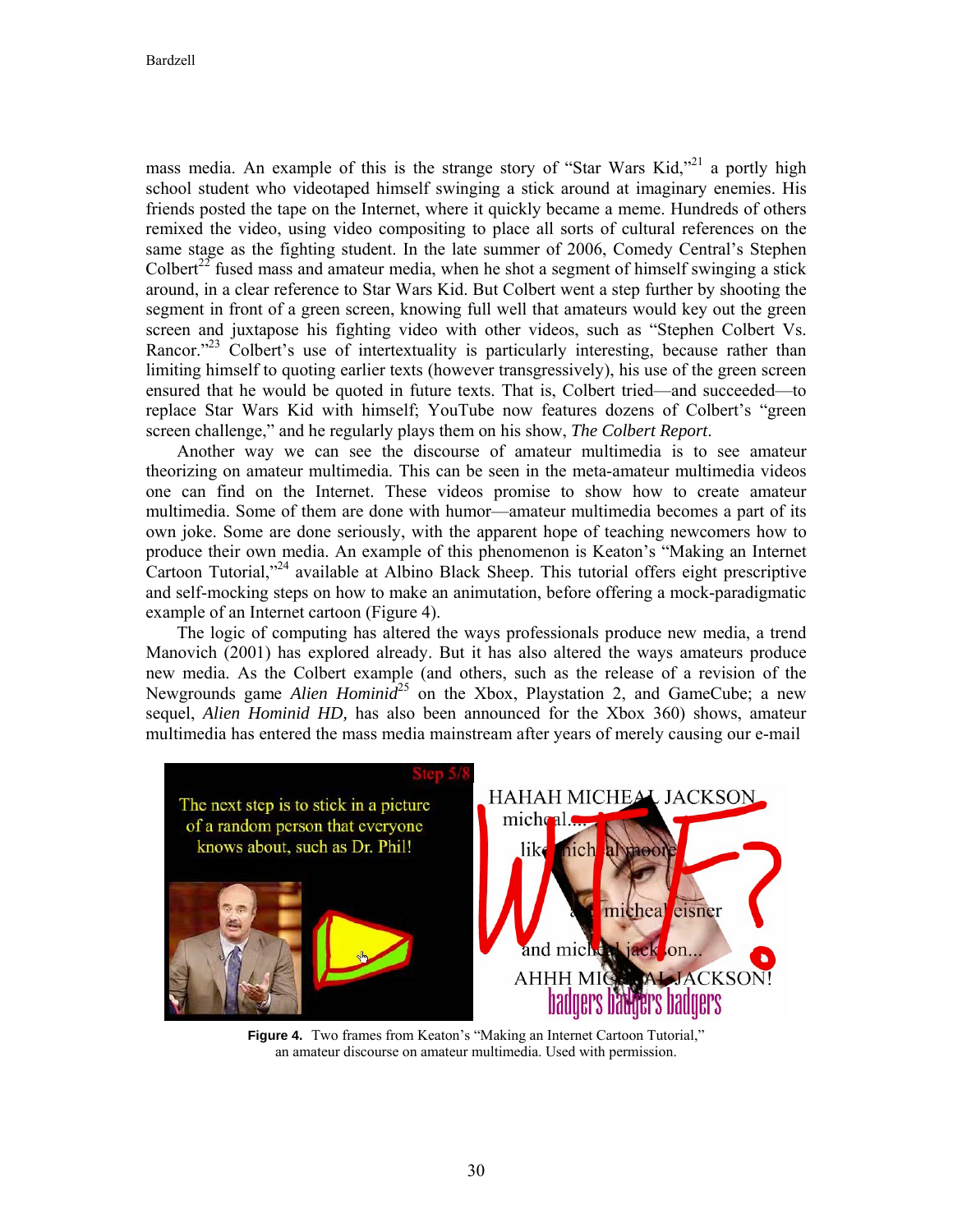inboxes to be filled with "you've got to see this" messages. I have tried to show here that the multimedia authoring tools themselves are built on a shared, implicit language of creativity. This language certainly reconditions the professional artists who use them, but it probably affects amateurs even more. As a result, the interfaces of a handful of software applications have come to make possible and also shape a massive cultural phenomenon.

## **ENDNOTES**

- 1. For more information on Newgrounds, see http://www.newgrounds.com/
- 2. For more information on YouTube, see www**.**youtube.com/
- 3. For more information on machinima.com, see www.machinima.com/
- 4. For more information on Second Life, see http://secondlife.com/
- 5. The Numa Numa Dance, retrieved December, 22, 2006
- from http://www.newgrounds.com/portal/view/206373
- 6. For more information on Doom, see http://www.idsoftware.com/games/doom/doom-ultimate/
- 7. For more information on Quake, see http://www.idsoftware.com/games/quake/quake/
- 8. For more information on Sims2, see http://thesims2.ea.com/
- 9. To see the first episode of *Red Vs. Blue*, http://www.machinima.com/films.php?id=275

10. Indeed, Manovich singles out Bolter and Grusin's (1999) notion of remediation as failing to account for the new visual language caused by changes in authoring tools.

11. Many YouTube videos have credits that specify the software used. In addition, built-in titles and transitions are often used with their default settings, making them identifiable to the observer.

- 12. For more information on *The Daily Show*, see http://www.comedycentral.com/shows/the\_daily\_show
- 13. For more information on Grouper, see http://www**.**grouper.com/
- 14. Retrieved December, 22, 2006, from http://www.youtube.com/watch?v=iJ9zn0Bxoa0
- 15. Retrieved December 22, 2006, from http://www.machinima.com/films.php?id=204
- 16. For more information on *South Park*, see http://www.southparkstudios.com/
- 17. For more information on Albino Black Sheep, see http://albinoblacksheep.com/
- 18. Retrieved December 22, 2006, from http://www.albinoblacksheep.com/flash/pokerap.php
- 19. Retrieved December 22, 2006, from http://www.albinoblacksheep.com/flash/pika.php

20. Go to http://allyourbase.planettribes.gamespy.com/video1\_view.shtml to see the All Your Base Are Belong to Us video.

21. Go to http://www.ebaumsworld.com/starwarskid.html to see the original Star Wars Kid video.

22. Comedy Central, an American cable television network, can be found at http://www.comedycentral.com/. Its

site for Stephen Colbert can be found at http://www.comedycentral.com/shows/the\_colbert\_report/index.jhtml

23. See, for example, http://www.youtube.com/watch?v=C8Mkm3QtwgE, retrieved December 22, 2006.

24. Retrieved December 22, 2006, from http://www.albinoblacksheep.com/flash/internet.php

25. The original Alien Hominid game can be seen at http://www.newgrounds.com/portal/view/59593. The official site for the console game can be found at http://www.alienhominid.com

#### **REFERENCES**

Aarseth, E. (2004). Genre trouble: Narrativism and the art of simulation response; New media as story, performance, and game. In N. Wardrip-Fruin & P. Harrigan (Eds.), *First Person: New Media as Story, Performance, and Game* (pp. 45–55). Cambridge, MA, USA: MIT Press.

Andersen, P. B. (2001). What semiotics can and cannot do for HCI. *Knowledge-Based Systems*, *14*, 419–424.

Annett, J., & Duncan, K. D. (1967). Task analysis and training design. *Occupational Psychology*, *41*, 211–221.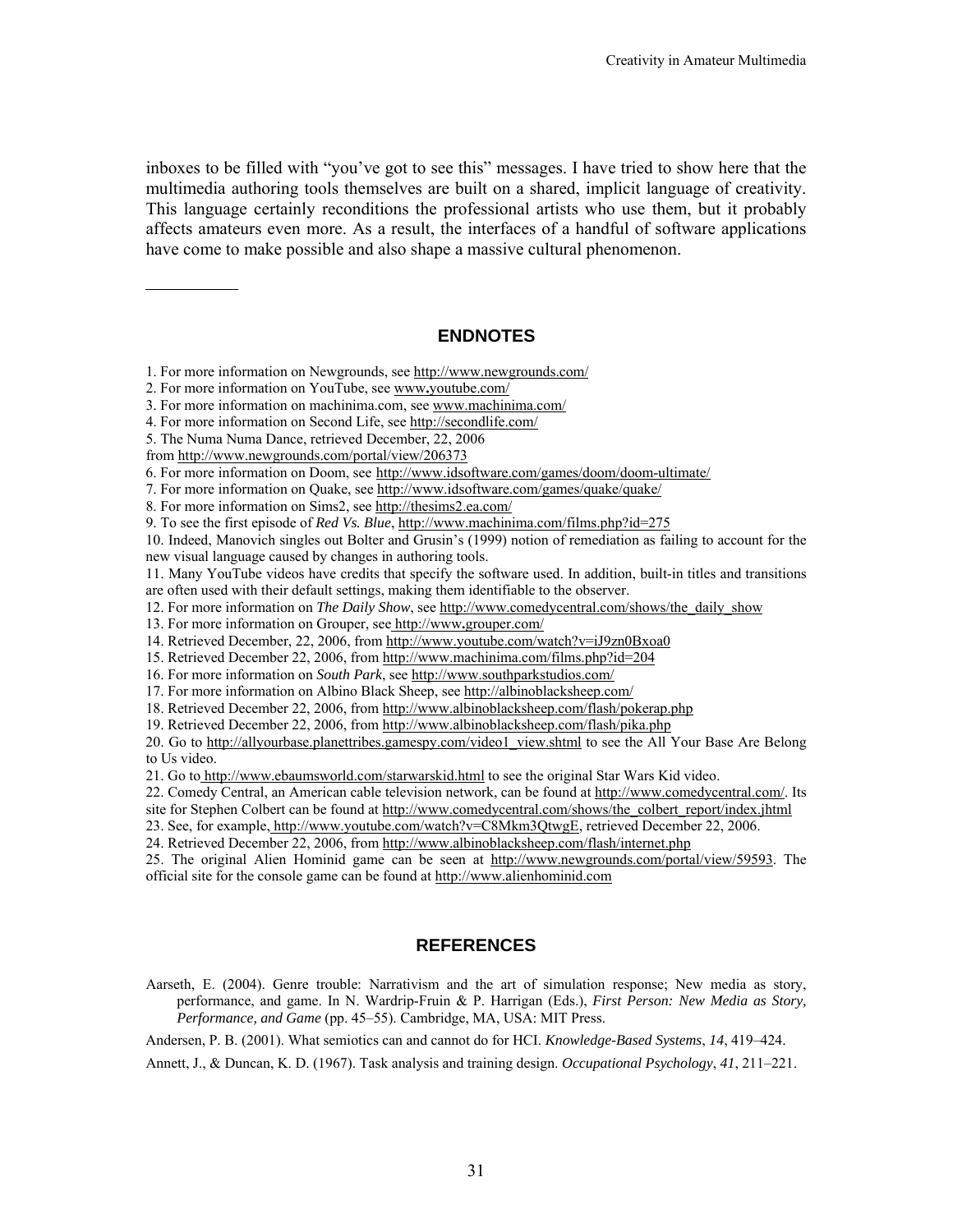- Bardzell J., & Bardzell, S. (2005). Fostering creativity in learning media: Applying insights learned from creative design software. In P. Krommers & G. Rocjards (Eds). *Proceedings of World Conference on Educational Multimedia, Hypermedia, and Telecommunications 2005* (pp. 907–915). Chesapeake, VA, USA: AACE [Association for the Advancement of Computing in Education].
- Barthes, R. (1990). *The fashion system* (M. Ward & R. Howard, Trans.). Berkeley, USA: University of California Press. (Original work published in 1967)
- Benjamin, W. (1968). The work of art in the age of mechanical reproduction (H. Zohn, Trans.). In H. Arendt (Ed.), *Walter Benjamin: Essays and reflections* (pp. 217–252). New York: Schocken Books. (Original work published in 1936)
- Beyer, H., & Holztblatt, K. (1998). *Contextual design: Defining customer-centered systems*. San Francisco: Morgan Kaufmann.
- Bolter, J. D., & Grusin, R. (1999). *Remediation: Understanding new media*. Cambridge, MA, USA: MIT Press.
- Crawford, C. (2003). *The art of interactive design: A euphonious and illuminating guide to building successful software*. San Francisco: No Starch Press.
- Ellul, J. (2003). On the aims of a philosophy of technology. In R. C. Scharff & V. Dusek (Eds.), *Philosophy of technology: The technological condition* (pp. 182–186). Maldon, MA, USA: Blackwell Publishing. (Original work published in 1964)
- Ellul, J. (2003). The "Autonomy" of the technological phenomenon. R. C. Scharff & V. Dusek (Eds.), *Philosophy of technology: The technological condition* (pp. 386–397). Maldon, MA, USA: Blackwell Publishing. (Original work published in 1980)
- Farooq, U., Carroll, J., & Ganoe, C. (2005). Supporting creativity in distributed scientific communities. *Proceedings of the 2005 International SIGGROUP Conference on Supporting Group Work* (pp. 217–226). New York: ACM Press.
- Foucault, M. (2000). What is an author? (J. V. Harari, Trans.). In J. D. Faubion (Ed.), *Michel Foucault: Aesthetics*; *Essential Works of Foucault 1954*–*1984* (Vol. 2; pp. 205–222). London: Penguin. (Original work published in 1969)
- Greene, S. L. (2002). Characteristics of applications that support creativity. *Communications of the ACM*, *45*(10), 100–104.
- Johnson, S. (1997). *Interface culture: How new technology transforms the way we create and communicate*. San Francisco: HarperCollins Publishing.
- Kuniavsky, M. (2003). *Observing the user experience: A practitioner's guide to user research*. San Francisco: Morgan Kaufmann.
- Manovich, L. (2001). *The language of new media*. Cambridge, MA, USA: MIT Press.
- Manovich, L. (2006). After Effects, or Velvet Revolution in modern culture, Part 1. Unpublished manuscript, retrieved September 9, 2006, from http://www.manovich.net/
- McAfee, N. (2004). *Julia Kristeva*. New York: Routledge.
- McLuhan, M. (2003). *Understanding media: The extensions of man; Critical edition* [Monograph], W. T. Gordon (Ed.). Corte Madera, CA, USA: Ginko Press. (Original work published in 1964)
- Metz, C. (1974). *Film language: A semiotics of the cinema* (M. Taylor, Trans.). Oxford UK: Oxford University Press. (Original work published in 1971)
- Orr, M. (2003). *Intertextuality: Debates and contexts*. Malden, MA, USA: Polity Press.
- Paolillo, J., & Bardzell, J. (2005, June). *Humor, multimedia and the Internet: The "Numa Numa" phenomenon.* Paper presented at the International Society of Humor Studies Conference, Youngstown, OH, USA.
- Rheingold, H. (2001). An interview with Don Norman. In B. Laurel (Ed.), *The art of human-computer interface design* (pp. 5–10). Boston: Addison-Wesley.
- Salen, K., & Zimmerman, E. (2004). *Rules of play: Game design fundamentals*. Cambridge, MA, USA: MIT Press.